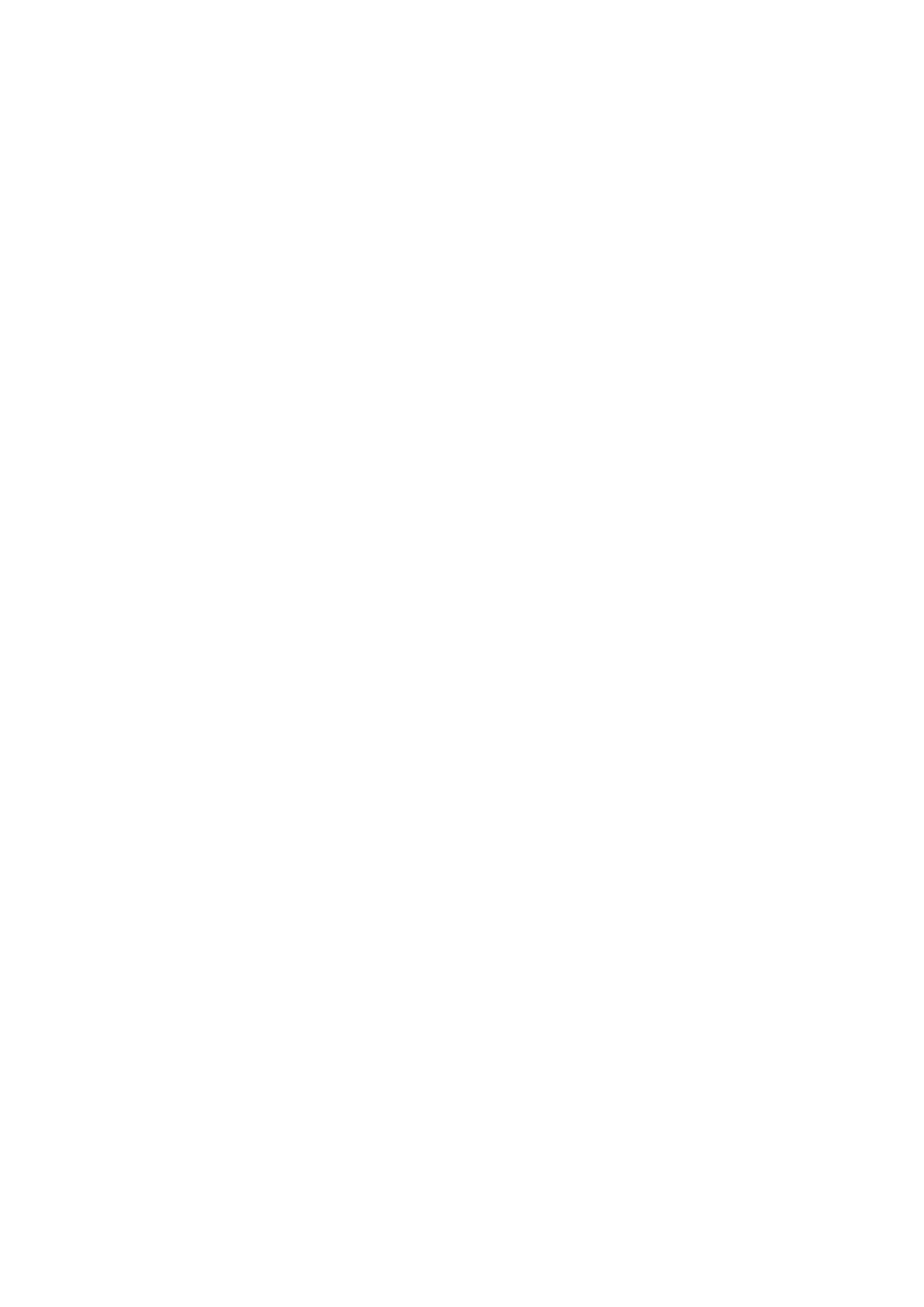# **ATM SHIELD POLICY**

**WHEREAS** the Insured Person described in the Schedule or the Endorsement hereto being desirous of insuring in the manner hereinafter mentioned with **Allianz General Insurance Company (Malaysia) Berhad 200601015674 (735426-V)** (hereinafter called the "**Company**") has made a proposal and signed a declaration which proposal and declaration shall be the basis of the contract for the insurance hereby intended to be made and incorporated herein and has paid to the Company the premium stated in the Schedule or the Endorsement as a consideration for the insurance for the period stated therein.

Notwithstanding any provision in this Policy, the above **basis of contract** shall not apply to the Insured Person who is an individual entering into, varying or renewing the contract of insurance **wholly for purposes unrelated to the Insured Person's trade, business or profession**.

**NOW THIS POLICY OF INSURANCE WITNESSETH** that if during the Period of Insurance the Insured Person shall sustain loss of or damage to property or Injury caused by Snatch Theft or Attempted Snatch Theft as hereinafter defined, the Company will subject to the terms, provisos, exclusions and conditions of and endorsed on this Policy (which terms, provisos, exclusions and conditions shall so far as the nature of them respectively will permit to be deemed as conditions precedent to the right to recover under this Policy) pay to the Insured Person or in the event of Death, to the Insured Person's legal personal representative, the sum or sums of money specified in the Schedule or the Endorsement and in accordance to the Scale of Benefits.

# **PART 1 – DEFINITIONS**

**ATM CARD** means an ATM Card and/or debit card (excluding credit card and charge card) issued by the Bank(s) in Malaysia only.

**ATM CARDHOLDER** means the registered holder of the ATM Card who is also the Bank Account holder.

**AUTOMATED TELLER MACHINES (ATM)** means computerised machines administering Cash dispensing and other banking services and facilities.

**BANK** means the financial institution(s) registered in Malaysia which issued the ATM Card and includes its successors-in-title and permitted assigns.

**BANK ACCOUNT** means the types and number of bank account(s) in Malaysia for which an ATM Card(s) is or are issued.

**CASH** refers to money in the physical form of currency, such as banknotes and coins.

**COMPANY** means Allianz General Insurance Company (Malaysia) Berhad 200601015674 (735426-V).

**DATE OF LOSS** shall refer to the date when the covered Snatch Theft or Attempted Snatch Theft occurs.

**ENDORSEMENT** means further clarification or further terms agreed by the Company to be read together with or to override the Policy and/or the Schedule or the Endorsement.

**HOSPITAL** means any government-owned (whether fully or partially) or licensed public or private hospital/medical centre which provides room, board and twenty four (24)-hours-a-day nursing services and medical treatment (other than an institution for the aged, chronically ill, mental, convalescent or rest or nursing home).

**HOSPITALISATION** or **HOSPITALISED** means admission to a Hospital as a registered inpatient for medical treatment for an Injury upon the recommendation of a registered Medical Practitioner. A patient shall not

be considered as Hospitalised if the patient does not physically stay in the Hospital for the whole period of confinement as advised by the registered Medical Practitioner.

**ILLNESS** means any sudden and unexpected deterioration of health certified by any Medical Practitioner during the Period of Insurance.

**INJURY** means bodily injury suffered as a result of a Snatch Theft or Attempted Snatch Theft and not by sickness, disease or gradual physical or mental wear and tear occurring during the Period of Insurance.

**INSURED PERSON** means the individual registered ATM Cardholder who is a Malaysian citizen, Malaysian permanent resident, work permit holder, pass holder or otherwise legally employed in Malaysia who are legally residing in Malaysia and who is between the ages of eighteen (18) years and seventy (70) years.

**MEDICAL PRACTITIONER** means a properly qualified Medical Practitioner licensed by the medical authorities of the country in which treatment is provided and who is practising within the scope of his/her licensing and training.

**PERIOD OF INSURANCE** means the duration for when an Insured Person is insured, which begins on Policy inception date till the date when the insurance cover ends, subject to the terms, conditions and exclusions as set out in this Policy and the Schedule or the Endorsement.

**PERMANENT DISABLEMENT** means the conditions which are described under item C of Part 2 under the Scale of Benefits.

**PERSONAL EFFECTS** refer to all such items which are quantifiable monetarily (excluding Cash) which were in the possession of the Insured Person at the time of Snatch Theft or Attempted Snatch Theft. The items are NRIC, passport, driver's licence, credit/charge cards, ATM Card, access cards for entry to buildings/parking lots, eye glasses, sun glasses, camera, house key, hand phone, wallets, purses and handbag.

**POLICY** means this Policy of insurance issued by the Company for the benefit of the Insured Person read together with the Schedule and all related Endorsement(s) (if any).

**PRE-EXISTING CONDITIONS** means any other injury, illness, condition or symptom:

- (a) for which treatment or medication or advice or diagnosis has been sought or received or was foreseeable during the twelve (12) months prior to the completion of the Proposal Form and signing of the declaration to the Company by the Insured Person;
- (b) which was known or unknown by the Insured Person to exist prior to the completion of the Proposal Form and signing of the declaration to the Company whether or not treatment or medication, advice or diagnosis was sought or received.

**PRINCIPAL SUM INSURED** means the sum insured according to the type of plan purchased. The actual amount of such sum insured in Ringgit Malaysia (RM/MYR) is stated in the Schedule or the Endorsement.

**PROPOSAL FORM** means the form completed in relation of the ATM Cardholder for the Company to consider whether to accept and to insure the named person therein.

**SCHEDULE** means the document which is issued to the Insured Person by the Company based on the accepted Proposal Form by the Company detailing information such as the particulars of the Insured Person and the salient benefits provided under this Policy.

**SNATCH THEFT** means the act of forceful stealing or attempt thereat, from the Insured Person of his/her Personal Effects. For the purpose of this Policy, Snatch Theft or Attempted Snatch Theft is included to cover robbery or attempted robbery and snatch grab – a situation where the Insured Person's Personal Effects are grabbed, or attempted to be, from the Insured Person's moving vehicle.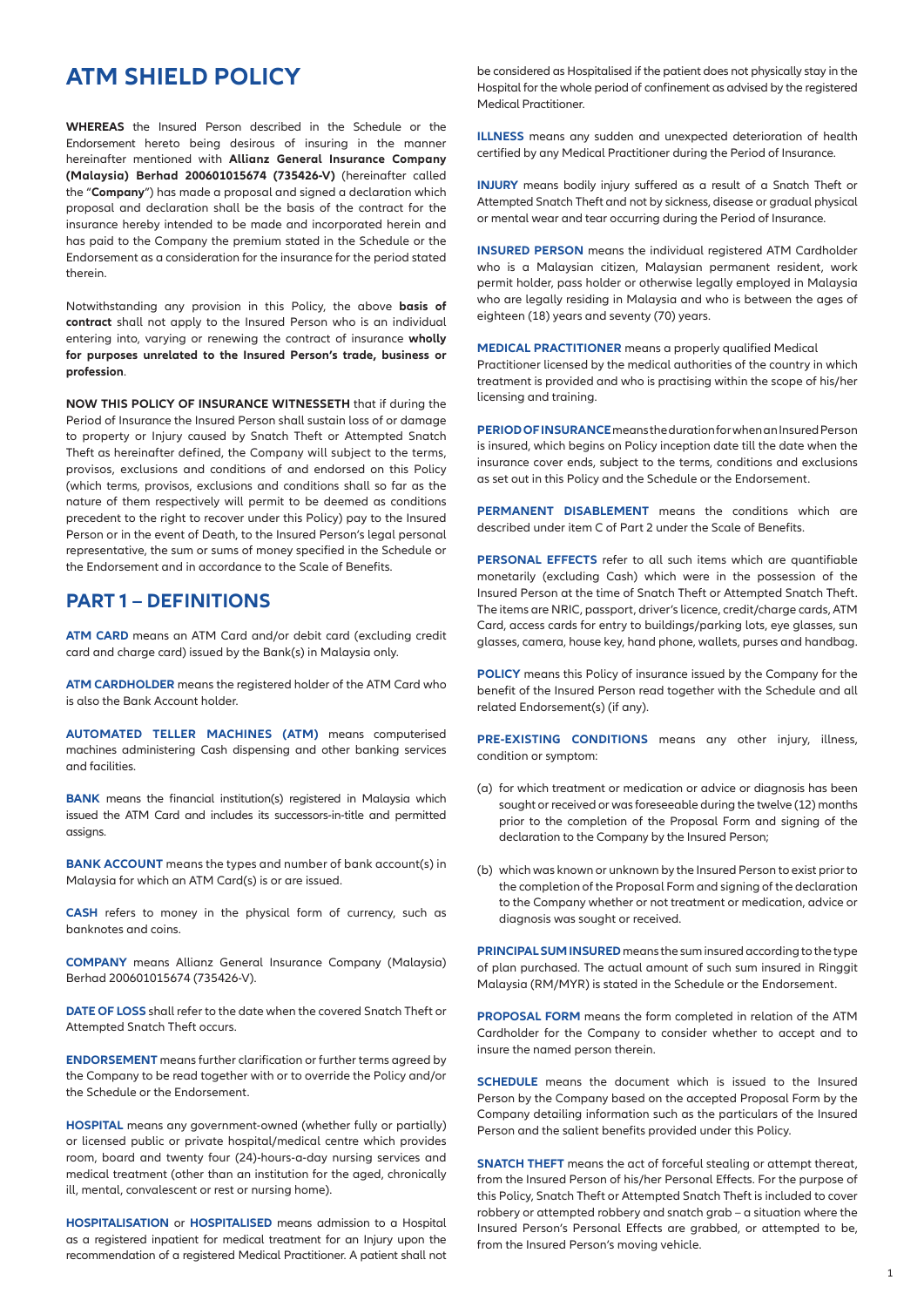# **PART 2 – SCALE OF BENEFITS**

# **A. LOSS OF CASH WITHDRAWN FROM ATM**

The Company will compensate the Insured Person for cash lost as a result of Snatch Theft or Attempted Snatch Theft up to the limit specified in the Schedule or the Endorsement.

#### **This benefit is payable subject to the following:**

- (i) Loss of Cash as a result of Snatch Theft or Attempted Snatch Theft, as defined herein, occurring within twenty four (24) hours of an ATM withdrawal from Insured Person's Bank Account(s);
- (ii) Police report must be made within twenty four (24) hours of the Snatch Theft or Attempted Snatch Theft.

# **EXCLUSION TO BENEFIT A**

- (i) Loss due to any fraudulent, dishonest or criminal act by the Insured Person, persons known to the Insured Person or the Insured Person's family members, whether acting alone or in collusion with others;
- (ii) Loss due to the use of fraudulent ATM Card;
- (iii) (a) Loss occurring from theft of ATM Card;
	- (b) Unauthorised transaction and fraudulent transaction;
		- (c) Unaccepted explanation of Cash disappearance (which is unreasonable or defies factual or proven scientific logic) by the Company;
- (iv) Loss resulting from use of the Insured Person's ATM Card by a member of the Insured Person's family or persons known to him/her, whether authorised or not.

# **B. LOSS OF OR DAMAGE TO PERSONAL EFFECTS**

The Company will compensate the Insured Person up to the limit specified in the Schedule or the Endorsement for the loss of or damage to Personal Effects due to Snatch Theft or Attempted Snatch Theft throughout the validity of this Policy. Compensation is for fees/charges incurred for the replacement of NRIC, passport, driver's licence, credit/charge cards, ATM Card, access cards for entry to buildings/parking lots. Compensation also includes costs or expenses incurred for the loss of eye glasses, sun glasses, camera, house key, hand phone, wallets, purses and handbag.

#### **This benefit is payable subject to the following:**

- (i) Police report must be made within twenty four (24) hours of Snatch Theft or Attempted Snatch Theft;
- (ii) Documentation in support of value and ownership.

#### **EXCLUSION TO BENEFIT B**

- (i) Any fraudulent/unauthorised charges on the lost ATM Card;
- (ii) Loss as a result of pick-pocketing;
- (iii) Loss due to any fraudulent, dishonest or criminal act committed by the Insured Person, persons known to the Insured Person or the Insured Person's family members, whether acting alone or in collusion with others;
- (iv) Loss of or damage to Personal Effects of the Insured Person directly or indirectly from:
	- (i) Intentional or malicious acts or gross negligence or carelessness of the Insured Person;
	- (ii) Mislaying, misplacing or mysterious disappearance; and
	- (iii) Marring, scratching, peeling of paint or any other damage to the appearance of the property of the Insured Person not resulting in loss of its function.
- (v) Losses that are caused by any events other than Snatch Theft or Attempted Snatch Theft, such as fire, water, normal wear and tear, manufacturing defects, vermin, insects, cleaning or repairs, or similar events;
- (vi) Cash, cheque(s), transportation tickets, or other similar items that were also lost or damaged.

## **C. DEATH AND PERMANENT DISABLEMENT**

The Company agrees that if during the Period of Insurance the Insured Person sustains bodily Injury caused entirely by violent, accidental, external and visible means during the Snatch Theft or Attempted Snatch Theft which results in Death, Permanent Disablement or Loss of Use of Member sustained within twelve (12) calendar months from the Date of Loss, the Company will pay the Insured Person or the named nominee(s) (in the absence of named nominee(s), then the Insured Person's legal personal representative) as the case may be, the appropriate benefit as stated in the Scale of Benefits herein below.

|                                                                          |                                          | Percentage (%)           |
|--------------------------------------------------------------------------|------------------------------------------|--------------------------|
|                                                                          |                                          | of Principal Sum Insured |
| <b>Death</b>                                                             |                                          | 100%                     |
| <b>Permanent Disablement</b>                                             |                                          | 100%                     |
| Loss of two limbs                                                        |                                          | 100%                     |
| Loss of both hands or of all<br>fingers and both thumbs                  |                                          | 100%                     |
| Loss of sight of both eyes                                               |                                          | 100%                     |
| Total paralysis                                                          |                                          | 100%                     |
| Injury resulting in the<br>Insured Person being<br>permanently bedridden |                                          | 100%                     |
| Any other Injury causing<br><b>Permanent Total</b><br>Disablement        |                                          | 100%                     |
| Loss of arm at shoulder                                                  |                                          | 100%                     |
| Loss of arm between<br>shoulder and elbow                                |                                          | 100%                     |
| Loss of arm at elbow                                                     |                                          | 100%                     |
| Loss of arm between elbow<br>and wrist                                   |                                          | 100%                     |
| Loss of hand at wrist                                                    |                                          | 100%                     |
| Loss of leg                                                              | - at hip                                 | 100%                     |
|                                                                          | - between knee and<br>hip                | 100%                     |
|                                                                          | - below knee                             | 100%                     |
| Eye : Loss of                                                            | - whole eye                              | 100%                     |
|                                                                          | - all sight in one eye                   | 100%                     |
|                                                                          | - sight of except<br>perception of light | 50%                      |
| Loss of four fingers (except<br>thumb) and thumb of one<br>hand          |                                          | 50%                      |
| Loss of four fingers (except<br>thumb)                                   |                                          | 40%                      |
| Loss of thumb                                                            | - both phalanges                         | 30%                      |
|                                                                          | - one phalanx                            | 15%                      |
| Loss of index finger                                                     | - three phalanges                        | 15%                      |
|                                                                          | - two phalanges                          | 10%                      |
|                                                                          | - one phalanx                            | 5%                       |
| Loss of middle finger                                                    | - three phalanges                        | 8%                       |
|                                                                          | - two phalanges                          | 5%                       |
|                                                                          | - one phalanx                            | 3%                       |
| Loss of ring finger                                                      | - three phalanges                        | 6%                       |
|                                                                          | - two phalanges                          | 5%                       |
|                                                                          | - one phalanx                            | 3%                       |
| Loss of little finger                                                    | - three phalanges                        | 5%                       |
|                                                                          | - two phalanges                          | 4%                       |
|                                                                          | - one phalanx                            | 3%                       |
| Loss of metacarpals                                                      | - first or second<br>(additional)        | 4%                       |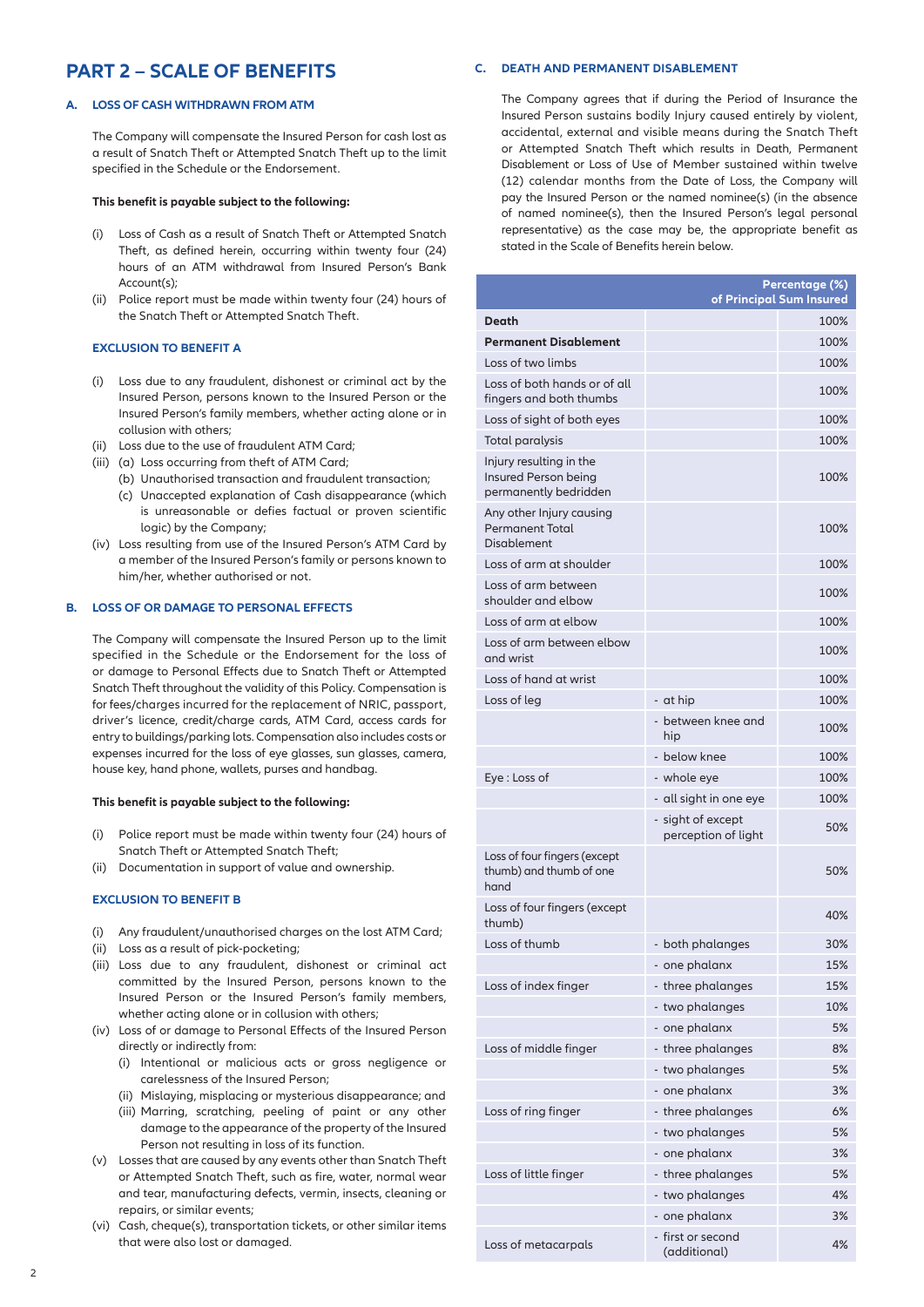|                                                      | - third, fourth or fifth<br>(additional)                  | 3%    |
|------------------------------------------------------|-----------------------------------------------------------|-------|
| Loss of toes                                         | - All (of one foot)                                       | 20%   |
|                                                      | - great, both<br>phalanges                                | 8%    |
|                                                      | - great, one phalanx                                      | 3%    |
|                                                      | - other than great, if<br>more than one toe<br>lost, each | 2%    |
| Permanent loss of hearing<br>in both ears and speech |                                                           | 100%  |
| Loss of hearing                                      | - both ears                                               | 75%   |
|                                                      | - one ear                                                 | 15%   |
| Loss of speech                                       |                                                           | 50%   |
| Shortening of arm                                    | - more than 1" (inch)<br>up to 2" (inches)                | 2.5%  |
|                                                      | - more than 2"<br>(inches) up to 4"<br>(inches)           | 5%    |
|                                                      | - more than 4"<br>(inches)                                | 12.5% |
| Shortening of leg                                    | - more than 1" up to<br>2" (inches)                       | 5%    |
|                                                      | - more than 2"<br>(inches) up to 4"<br>(inches)           | 10%   |
|                                                      | - more than 4"<br>(inches)                                | 25%   |

**PERMANENT TOTAL LOSS OF USE OF MEMBER** shall be treated as loss of member. **LOSS OF SPEECH** shall mean total permanent inability to communicate verbally.

**LOSS OF ALL SIGHT IN ONE EYE** means total and irrecoverable loss of all sight rendering the Insured Person absolutely blind in the one (1) eye beyond remedy by surgical or other treatment.

The aggregate of all percentages payable under the Scale of Benefits stated above in respect of any one incident of Snatch Theft or Attempted Snatch Theft shall not exceed 100% of the Principal Sum Insured for either Death and/or Permanent Disablement and all insurance hereunder shall immediately cease to be in force. All other losses which is less than 100% of the Principal Sum Insured in aggregate under this Benefit C if having been paid shall reduce the coverage sum insured by that amount from the Date of Loss until the expiry of this Policy. In any event, the maximum claimable loss under each Policy for each Period of Insurance is RM10,000.00.

# **EXCLUSION TO BENEFIT C**

This Policy does not cover Death or an Injury/disablement directly or indirectly caused by or in connection with any of the following:

- (i) Any congenital defect which has manifested or was diagnosed prior to the completion of the Proposal Form by the Insured Person;
- (ii) Any form of disease, infection or parasites and Acquired Immune Deficiency Syndrome (AIDS) or AIDS Related Complex (ARC) or Human Immunodeficiency Virus Infection (HIV);
- (iii) Bacterial infection (except pyogenic infection due to accidental cut or wound), and/or any other kind of disease, and/or medical or surgical treatment (unless necessitated by injuries due to accident, which is performed during the Policy cover);
- (iv) Cosmetic or plastic surgery or any elective surgery;
- (v) Insanity, suicide (whether sane or insane), intentional self inflicted injuries or any attempt thereat;
- (vi) Intoxication by alcohol (above the legal limit) and/or drugs (above the legal limit) and/or substance abuse;
- (vii) Ionisation, radiation or contamination by radioactivity, nuclear weapons material;

(viii) Pre-Existing Conditions;

(ix) Provoked murder or assault where such provocation was by the Insured Person.

#### **D. HOSPITALISATION INCOME**

In the event the Insured Person requires Hospitalisation as a result of Injury sustained during a Snatch Theft or Attempted Snatch Theft, the Company will pay the Insured Person a daily benefit as specified in the Schedule or the Endorsement for the period of Hospitalisation, up to a maximum of thirty (30) calendar days. This benefit is triggered only if the Insured Person is Hospitalised for more than twelve (12) consecutive hours from the time of admittance into Hospital

# **PART 3 – GENERAL EXCLUSIONS**

This Policy does not cover Death or any Injury/disablement directly or indirectly caused by or in connection with any of the following:

- (a) Losses due to the order of any government, public authority, or customs' officials;
- (b) Losses that are intentionally caused by the Insured Person;
- (c) Losses that do not occur within the Period of Insurance;
- (d) Terrorism;
- (e) War, invasion, act of foreign enemy, hostilities (whether war be declared or not), civil war, civil commotion, rebellion, revolution, insurrection mutiny or military or usurped power, riot or act of any unlawfully established authority or uprising;
- (f) While committing or attempting to commit any unlawful act and illegal act.

# **PART 4 – CONDITIONS**

# **1. CONDITION PRECEDENT TO LIABILITY**

The due observance and fulfillment of the terms and conditions of this Policy insofar as they relate to anything to be done or not to be done by the Insured Person or his/her legal personal representative shall be conditions precedent to any liability of the Company to make any payment under this Policy.

# **2. NOTICE EXCEPT FOR NOTICE OF CLAIMS AS PROVIDED BELOW**

Every other notice or communication to be given or made under this Policy by the Insured Person or his/her legal personal representative shall be delivered in writing to the Head Office or any Branch Office of the Company.

# **3. MISSTATEMENT OR OMISSION OF MATERIAL FACT**

Subject to the relevant duty of disclosure of the Insured, the Company shall not be liable if there is any misstatement in or if a material fact has been omitted from the Proposal Form.

#### **4. CHANGE OF ADDRESS OR PARTICULARS**

The Insured Person shall give immediate written notice to the Company of any change in his/her name, correspondence address in Malaysia and marital status. The Insured Person shall also give notice before any renewal of this Policy of any Injury, disease, physical defect or infirmity by which the Insured Person has become affected or has knowledge of.

# **5. ALTERATIONS**

The **Company** reserves the right to amend the terms and conditions of this **Policy** and such alteration to this **Policy** shall only be valid if authorised in writing by the **Company** and endorsed hereon. Any alteration shall take effect from the next renewal of this **Policy**.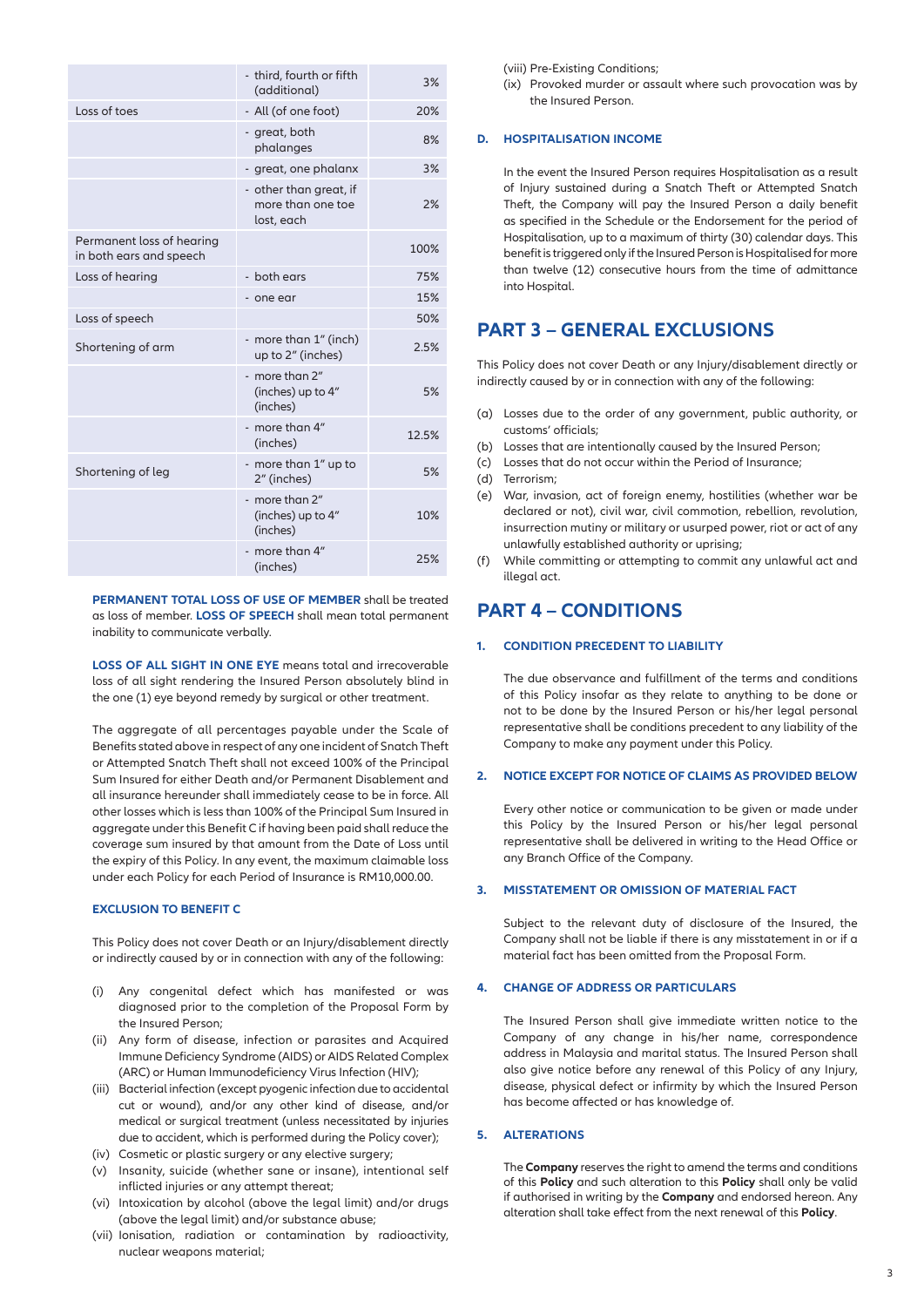The **Company** shall give thirty (30) days prior written notice to the **Insured Person** according to the last recorded address before any alteration is to take effect.

# **6. CLAIMS**

#### **(a) Notice of Claims**

 All claims must be made in writing and submitted to the Company within thirty (30) days after the Date of Loss. The Insured Person shall produce for the Company's examination all relevant documents at such reasonable times and shall co-operate with the Company in all matters pertaining to any loss and/or claims. Failure to comply with this condition may prejudice the Insured Person's claim. Written notice of claim given by or on behalf of the Insured Person to the Head Office or any Branch Office of the Company in Malaysia or to any authorized agent of the Company, shall be deemed notice to the Company.

## **(b) Proof of Loss**

 Written proof of loss must be furnished to the Company within ninety (90) days after the Date of Loss. Failure to furnish such proof within the time required shall not invalidate nor reduce any claim if it was not reasonably possible to give proof within such time provided such proof is furnished as soon as possible and in no event, except in the absence of legal capacity, later than one (1) year from the time proof is otherwise required.

 The Insured Person shall forward the following documents to the Company in the event of a claim made by the Insured Person:

- (i) police reports;
- (ii) ATM Cash withdrawal slip/receipt/bank account statement or such other satisfactory evidence;
- (iii) medical report(s) and original receipts;
- (iv) death certificate;
- (v) hospital admission/discharge note or summary;
- (vi) documentation in support of value and ownership.

 All documents and evidence must be provided at the Insured Person's expense on the form and nature required. The list set out above is not exhaustive. The Company reserves the right to request for any relevant document(s) as may be applicable and reasonable to support an Insured Person's claim at the Insured Person's expenses.

# **7. PREMIUM PAYMENT**

Payment of premium in respect of this Policy shall be made prior to the commencement of coverage and/or renewal date. The Company's acceptance of premium shall constitute its consent to renewal. Any increase or reduction of premium as well as amendments of coverage or decline of renewal shall be communicated in writing by the Company thirty (30) days from the Policy effective date.

# **8. POLICY RENEWAL (ANNUAL)**

This Policy may be renewed with the consent of the Company from term to term, by payment of the premium in advance at the Company's premium rate in force at time of renewal.

# **9. TERMINATION OF INSURANCE**

#### **(a) Termination by the Insured Person**

The Company gives the Insured Person fifteen (15) days' free-look period from the date of receipt of this Policy to read and understand this Policy. If the Insured Person decides to cancel this Policy by returning it to the Company within fifteen (15) days from the date of this Policy, the Insured Person is entitled to a refund of the full premium paid.

 If the Insured Person gives notice to the Company to terminate this Policy (whether during the fifteen (15) days' free look period above or at other times), such termination shall become effective on the date when the notice is received or on the date specified in such notice, whichever is the later.

 In the event premium has been paid for any period beyond the date of termination of this Policy, the Company's Scale of Short Period Rates shall apply provided that no claim has been made during the Period of Insurance then subsisting.

The following Scale of Short Period Rates shall apply:

| <b>Period Insured</b> | <b>Percentage of Annual</b><br><b>Premium to be Charged</b> |
|-----------------------|-------------------------------------------------------------|
| 2 Months (Minimum)    | 40%                                                         |
| 3 Months              | 50%                                                         |
| 4 Months              | 60%                                                         |
| 5 Months              | 70%                                                         |
| 6 Months              | 75%                                                         |
| Over 6 Months         | 100%                                                        |

#### **(b) Termination by the Company**

 The Company may give notice of termination by post to the Insured Person at his or her last known correspondence address in Malaysia. Such termination shall become effective seven (7) days following the date of such notice. In the event premium has been paid for any period beyond the date of termination of this Policy the pro-rata premium shall be refunded to the Insured Person provided that no claim has been made during the Period of Insurance then subsisting.

## **(c) Automatic Termination**

- (i) This Policy shall lapse/terminate at mid-night (standard Malaysian time) on the last day of the Period of Insurance.
- (ii) This Policy shall lapse/terminate when the Insured Person attains the age of seventy one (71) years at mid-night (standard Malaysian time).
- (iii) Coverage is automatically terminated after the unsuccessful attempts on request for payment as stipulated in the Schedule or the Endorsement.
- (iv) This Policy shall terminate when claim has been paid by the Company for 100% of the Principal Sum Insured for either Death or Permanent Disablement during the Period of Insurance then subsisting.
- (v) This Policy shall terminate when there is no claim paid by the Company for 100% of the Principal Sum Insured for either Death or Permanent Disablement during the Period of Insurance then subsisting if the Company is informed in writing with documentary proof of the Insured Person's Death. In the event premium has been paid for any period beyond such date of termination of this Policy, the Company's same Scale of Short Period Rates shall apply. Such Date of Termination shall be on the date of receipt of the death notice by the Company informing of the Insured Person's Death.

# **10. CURRENCY AND EXCHANGE RATES**

In the event that the Insured Person has made a cash withdrawal from an ATM located outside Malaysia in a currency other than Ringgit Malaysia [RM/MYR] and then Snatch Theft or Attempted Snatch Theft happened to the Insured Person, the Company shall indemnify the Insured Person or his/her legal personal representative in Ringgit Malaysia [RM/MYR] based on the quoted exchange rate (open market rate if a free market, official rate if not a free market) at the date of the Snatch Theft or Attempted Snatch Theft.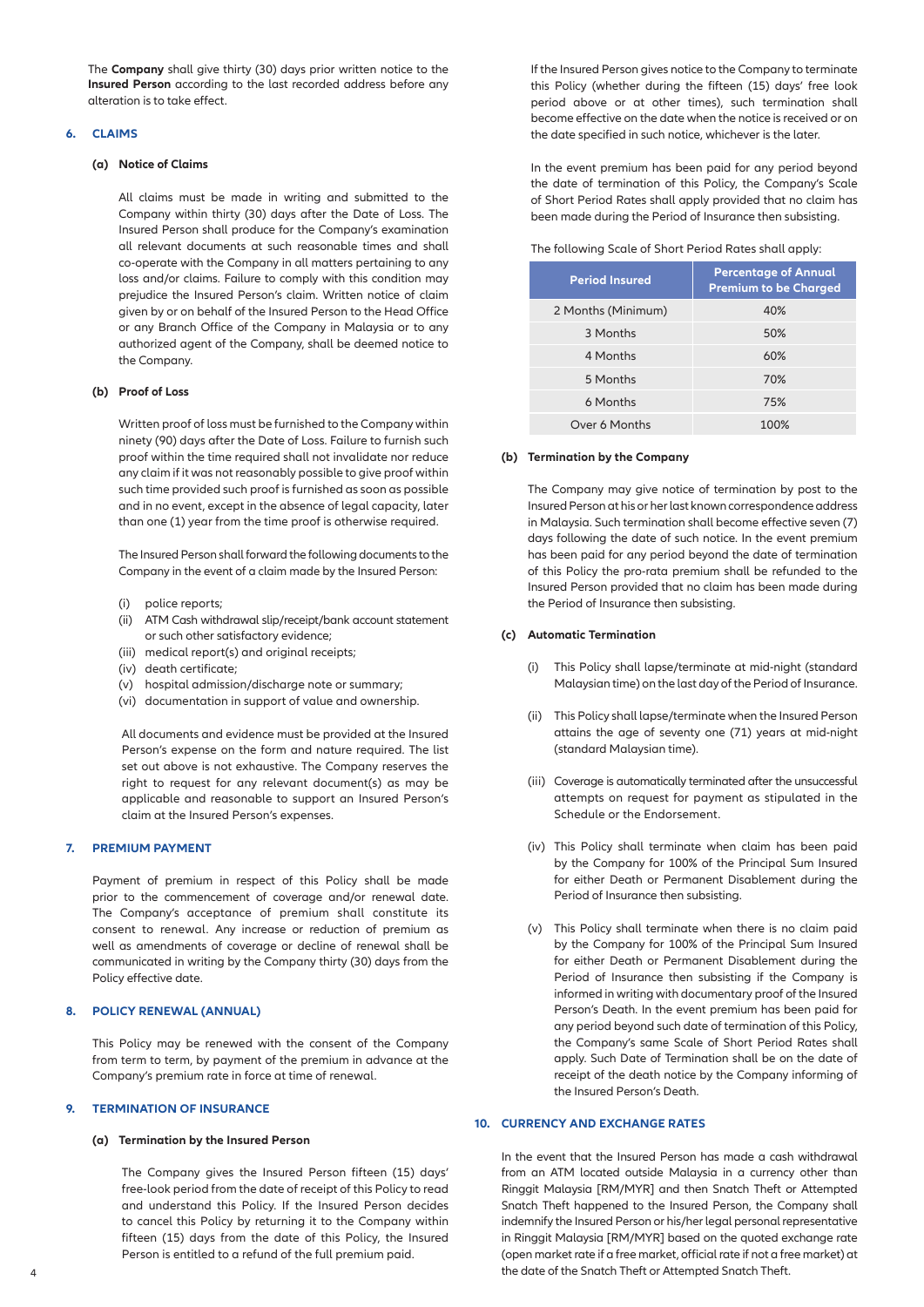#### **11. APPLICABLE LAW**

This Policy and all rights, obligations and liabilities arising hereunder, shall be construed and determined and may be enforced in accordance with the laws of Malaysia and the Malaysian Courts shall have exclusive jurisdiction hereto.

No action at law or in equity shall be brought to recover on this Policy prior to expiration of sixty (60) days after written proof of loss has been furnished in accordance with the requirements of this Policy.

# **12. RECEIPTS**

The Company shall not be committed by any notice or any trust, charge, lien, assignment or other dealing with this Policy and the receipt of the Insured Person or his/her legal personal representative of any compensation payable herein under this Policy shall in all cases be effectual discharge of liability of the Company.

# **13. TERRITORIAL LIMIT**

This Policy provides cover on a worldwide basis.

# **14. DUTY OF DISCLOSURE:**

#### **(a) Consumer Insurance Contract**

 Pursuant to Paragraph 5 of Schedule 9 of the Financial Services Act 2013, if the Insured Person had applied for this Insurance wholly **for purposes unrelated to the Insured Person's trade, business or profession**, the Insured Person had a duty to take reasonable care not to make a misrepresentation in answering the questions in the Proposal Form and all the questions required by the Company fully and accurately and also disclose any other matter that the Insured Person knows to be relevant to the Company's decision in accepting the risks and determining the rates and terms to be applied, otherwise it may result in avoidance of contract, claim denied or reduced, terms changed or varied, or contract terminated. **This duty of disclosure continued until the time the contract was entered into, varied or renewed.** 

# **(b) Non-Consumer Insurance Contract**

 Pursuant to Paragraph 4(1) of Schedule 9 of the Financial Services Act 2013, if the Insured Person had applied for this Insurance **for purposes related to Insured Person's trade, business or profession**, the Insured Person had a duty to disclose any matter that the Insured Person knows to be relevant to the Company's decision in accepting the risks and determining the rates and terms to be applied and any matter a reasonable person in the circumstances could be expected to know to be relevant, otherwise it may result in avoidance of contract, claim denied or reduced, terms changed or varied, or contract terminated. **This duty of disclosure continued until the time the contract was entered into, varied or renewed.**

(c) The Insured Person also has a duty to tell the Company immediately if at any time, after this Policy contract has been entered into, varied or renewed with the Company, any of the information given for this Policy contract is inaccurate or has changed.

# **15. APPLICABLE TAX**

 In the event that any sales and services tax, value added tax or any similar tax and any other duties, taxes, levies or imposts (collectively "**Applicable Tax**") whatsoever are introduced by any authority and are payable under the laws of Malaysia in connection with any supply of goods and/or services made or deemed to be made under this Policy, We will be entitled to charge any Applicable Tax as allowed by the laws of Malaysia. Such Applicable Tax payable shall be paid in addition to the applicable premiums and other charges. All provisions in this Policy on payment of premiums and default hereof shall apply equally to the Applicable Tax.

# **IMPORTANT NOTICE**

#### **CASH BEFORE COVER**

It is a fundamental and absolute special condition of this Contract of Insurance that the premium due must be paid and received by the Company before cover commences. If this condition is not complied with, then this Contract of Insurance is automatically null and void.

**This Policy and its conditions should be examined and if incorrect returned at once to the Company (its Head Office or any Branch Office) for alteration.** 

**Benefits, Terms and Conditions Relating to Medical Expenses for Injury due to Snatch Theft or Attempted Snatch Theft for Plan B**

# **E. MEDICAL EXPENSES REIMBURSEMENT**

The Company will indemnify the Insured Person for medical expenses incurred by the Insured Person as a result of Injury sustained during a Snatch Theft or Attempted Snatch Theft, provided that the maximum liability of the Company arising out of any one incident of Snatch Theft or Attempted Snatch Theft shall not exceed the amount specified in the Schedule or the Endorsement. Medical expenses shall include expenses incurred for Hospital (including Room and Board), clinical, medical and surgical treatments (including dental correction and/or corrective cosmetic surgery), miscarriage and the cost of obtaining medical/surgical/ specialist/post-mortem reports.

#### **THIS BENEFIT IS PAYABLE SUBJECT TO THE FOLLOWING:**

(i) Medical report(s) and original receipts on the medical expenses incurred must be submitted for reimbursement.

#### **EXCLUSION TO BENEFIT E**

This Policy does not cover Death or any Injury/disablement directly or indirectly caused by or in connection with pregnancy (except miscarriage), childbirth or any treatment relating to birth control or treatment pertaining to infertility or any other complication arising therefrom.

# **CHECKLIST ON THE REQUIRED SUPPORTING DOCUMENTS OF CLAIMS**

| <b>Benefits</b>                                                                                     | <b>Documents</b>                                                                                        |
|-----------------------------------------------------------------------------------------------------|---------------------------------------------------------------------------------------------------------|
| Death/Permanent<br>Disablement/Hospitalisation<br>Income/Medical Expenses                           | 1. Police report                                                                                        |
|                                                                                                     | 2. Death certificate or<br>such other satisfactory<br>evidence                                          |
|                                                                                                     | 3. Original medical bill/<br>receipt                                                                    |
|                                                                                                     | 4. Hospital admission/<br>discharge note or<br>summary                                                  |
| Loss of Cash Withdrawn<br>from ATM                                                                  | 1. Police Report                                                                                        |
|                                                                                                     | 2. ATM Cash withdrawal<br>slip/receipt/bank account<br>statement or such other<br>satisfactory evidence |
| Loss of or Damage to<br>Personal Effects due to<br>Snatch Theft or Attempted<br><b>Snatch Theft</b> | 1. Police report                                                                                        |
|                                                                                                     | 2. Documentation in support<br>of value and ownership                                                   |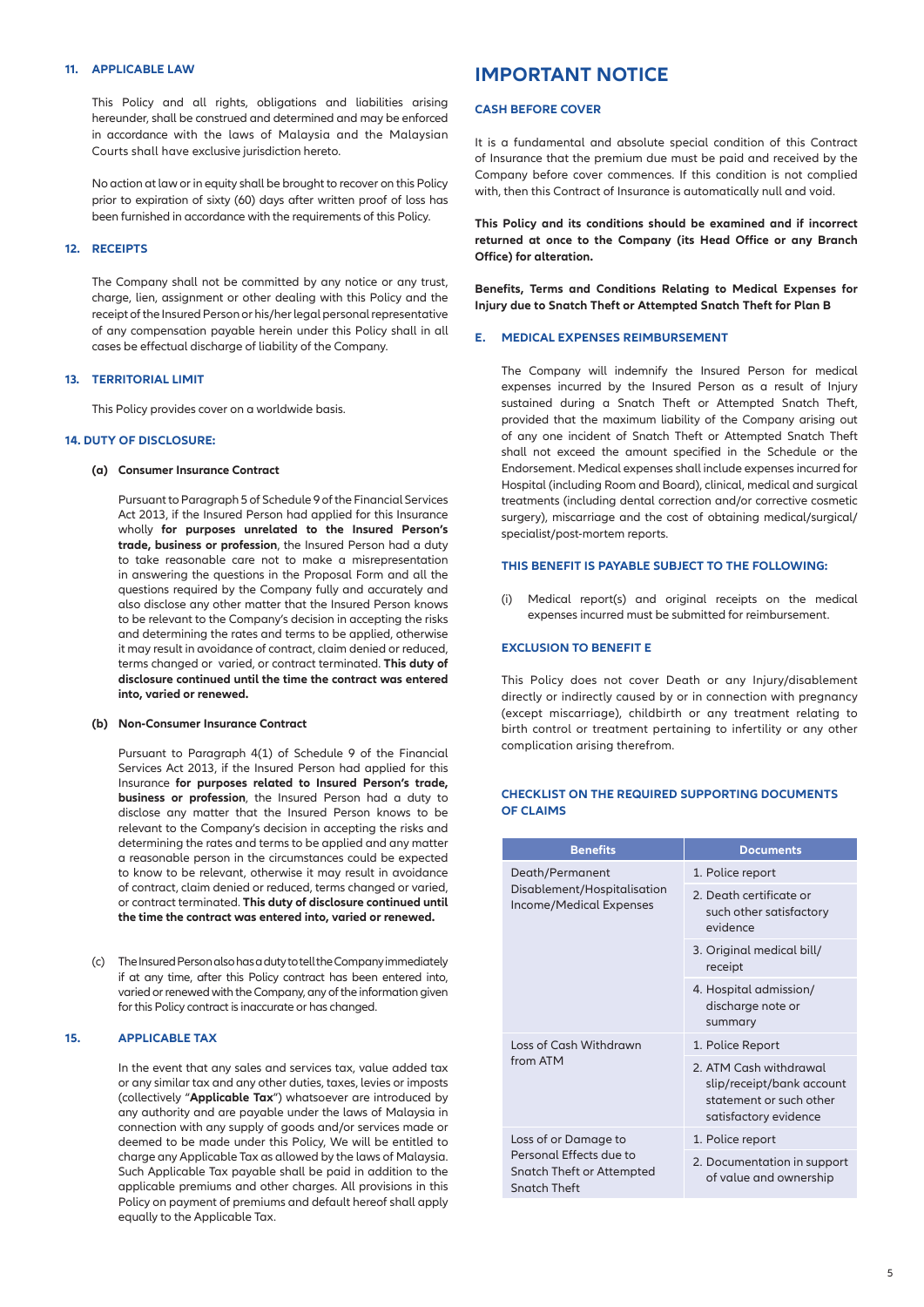**To Attach Schedule Here /** *Kepilkan Jadual Di Sini*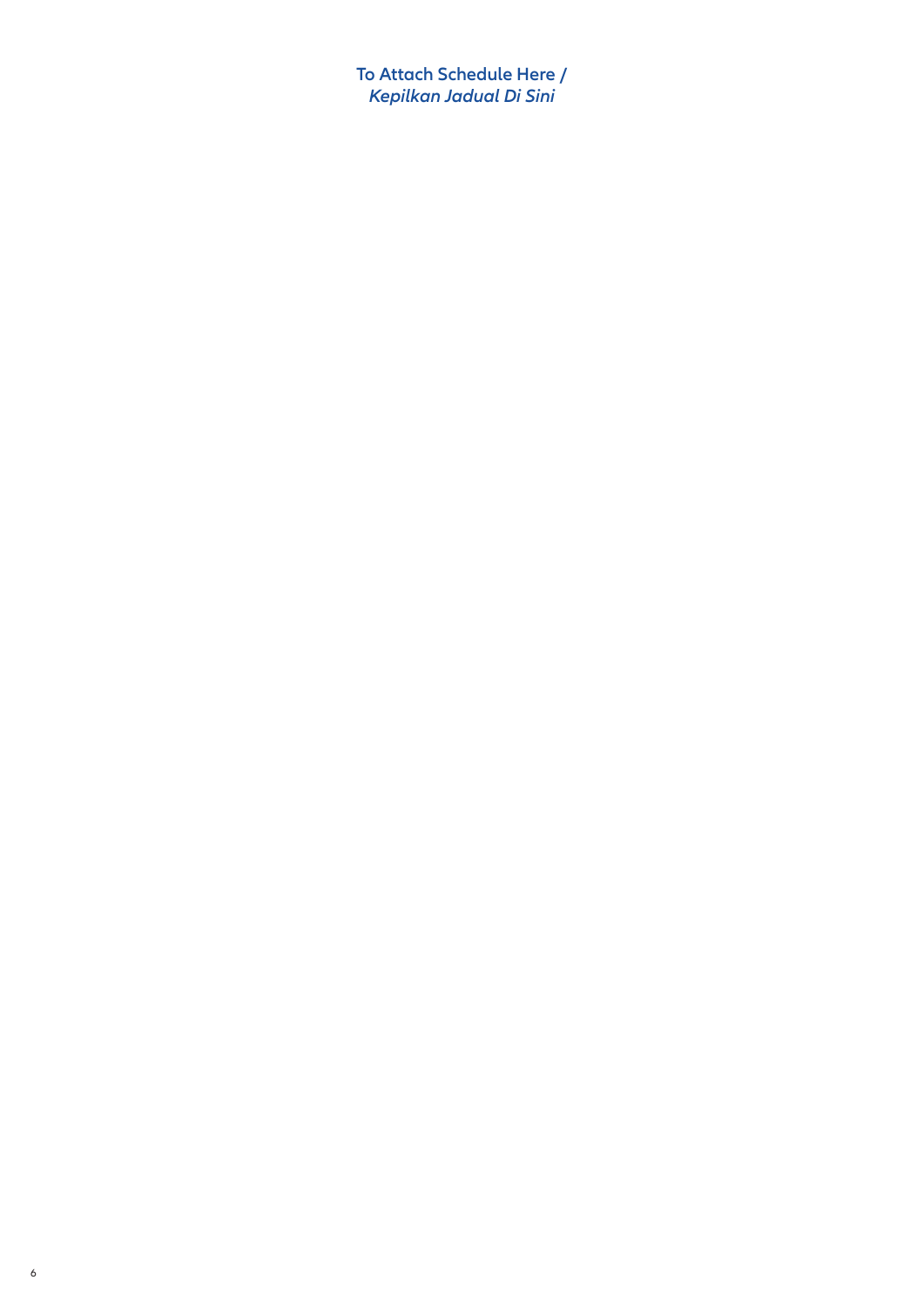# **POLISI ATM SHIELD**

**Bahawasanya** Orang Yang Diinsuranskan yang disebut di dalam Jadual atau di dalam Endorsemen berkeinginan diinsuranskan dengan cara yang selanjutnya disebut dengan **Allianz General Insurance Company (Malaysia) Berhad 200601015674 (735426-V)** (selanjutnya disebut "**Syarikat**") telah membuat cadangan dan menandatangani pengisytiharan cadangan dan pernyataan yang akan menjadi asas kontrak untuk Insurans dengan ini dimaksudkan dibuat dan dimasukkan bersama dan telah dibayar premiumnya kepada Syarikat seperti yang tertera di dalam Jadual atau Endorsemen sebagai pertimbangan untuk insurans bagi tempoh yang dinyatakan di dalam.

Walaupun berdasarkan sebarang peruntukan di dalam Polisi ini, **asas kontrak** di atas adalah tidak terpakai kepada Orang Yang Diinsuranskan yang merupakan seorang individu yang membuat, mengubah atau memperbaharui kontrak insurans sepenuhnya **bagi tujuan yang tidak berkaitan dengan perdagangan, perniagaan atau profesion Orang Yang Diinsuranskan**.

**Polisi Ini Sekarang Menjadi Saksi** bahawa jika selama Tempoh Insurans ini Orang Yang Diinsuranskan mengalami kehilangan atau kerosakan terhadap harta benda atau Kecederaan disebabkan oleh Ragut atau Percubaan Ragut seperti yang ditakrifkan selanjutnya, Syarikat akan tertakluk kepada terma-terma, proviso-proviso, pengecualian-pengecualian dan syarat-syarat seperti yang tertera di dalam Polisi ini (di mana terma-terma, proviso-proviso, pengecualianpengecualian dan syarat-syarat di mana setiap satunya akan membenarkan untuk dianggap sebagai syarat-syarat terdahulu yang layak untuk dituntut di bawah Polisi ini) untuk membayar kepada Orang Yang Diinsuranskan atau jika berlaku Kematian kepada wakil guaman peribadi Orang Yang Diinsuranskan, jumlah atau jumlah-jumlah wang yang dinyatakan di dalam Jadual atau di dalam Endorsemen dan bertepatan dengan Skala Faedah-Faedah.

# **BAHAGIAN 1 – DEFINISI**

**KAD ATM** bermaksud Kad ATM dan/atau kad debit (tidak termasuk kad kredit dan kad caj) yang dikeluarkan oleh Bank-bank di Malaysia sahaja.

**PEMEGANG KAD ATM** bermaksud pemegang Kad ATM yang berdaftar yang juga pemegang Akaun Bank.

**AUTOMATED TELLER MACHINES (ATM)** bermaksud mesin berkomputer yang menguruskan pengeluaran Wang Tunai dan lainlain perkhidmatan dan kemudahan perbankan.

**BANK** bermaksud institusi-institusi kewangan yang berdaftar di Malaysia yang mengeluarkan Kad ATM dan termasuk pengganti hak milik dan penerima serah hak.

**AKAUN BANK** bermaksud jenis-jenis dan nombor akaun-akaun bank di Malaysia di mana ATM dikeluarkan.

**WANG TUNAI** merujuk kepada wang dalam bentuk fizikal matawang seperti wang kertas dan syiling.

**SYARIKAT** bermaksud Allianz General Insurance Company (Malaysia) Berhad 200601015674 (735426-V).

**TARIKH KERUGIAN** merujuk kepada tarikh di mana kejadian Ragut atau Percubaan Ragut yang dilindungi berlaku.

**ENDORSEMEN** bermaksud penjelasan yang lebih lanjut atau termaterma yang ditambah yang dipersetujui untuk dibaca bersama atau untuk mengatasi Polisi dan/atau Jadual atau Endorsemen.

**HOSPITAL** bermaksud mana-mana milikan kerajaan (sama ada sepenuhnya atau separa) atau perlesenan awam atau hospital/ pusat perubatan swasta yang menyediakan bilik, penginapan dan perkhidmatan jururawat dua puluh empat (24) jam sehari dan rawatan perubatan (selain daripada institusi untuk yang berumur, mengalami sakit kronik, sakit mental, penyembuhan atau rehat atau rumah jagaan).

**PENGHOSPITALAN** atau **KEMASUKKAN KE HOSPITAL** bermaksud dimasukkan ke Hospital sebagai pesakit yang berdaftar untuk rawatan perubatan bagi Kecederaan setelah dirujuk oleh Pengamal Perubatan. Seorang pesakit tidak dikira sebagai dimasukkan ke Hospital jika pesakit tidak tinggal secara fizikal di dalam Hospital di dalam tempoh rawatan seperti yang dinasihatkan oleh Pengamal Perubatan.

**PENYAKIT** bermaksud sebarang kemerosotan kesihatan yang tibatiba atau tidak dijangka yang disahkan oleh mana-mana Pengamal Perubatan ketika Tempoh Insurans.

**KECEDERAAN** bermaksud kecederaan anggota badan yang dialami akibat Ragut atau Percubaan Ragut dan bukan akibat uzur, penyakit, atau kemerosotan fizikal atau mental secara beransur-ansur yang terjadi sepanjang Tempoh Insurans.

**ORANG YANG DIINSURANSKAN** bermaksud individu Pemegang Kad ATM berdaftar yang merupakan warganegara Malaysia, pemastautin tetap Malaysia, pemegang permit kerja, pemegang pas pekerjaan atau bekerja secara sah di Malaysia dan menetap secara sah di Malaysia. Orang Yang Diinsuranskan mestilah berumur antara lapan belas (18) tahun dan (70) tahun.

**PENGAMAL PERUBATAN** bermaksud Pengamal Perubatan yang layak dan dilesenkan di bawah pihak berkuatkuasa perubatan bagi negara itu di mana rawatan disediakan dan mengamalkan di dalam bidang perlesenan dan latihannya.

**TEMPOH INSURANS** bermaksud tempoh perlindungan Orang Yang Diinsuranskan berkuatkuasa, di mana tarikh Polisi bermula hingga tarikh perlindungan insurans berakhir, bergantung kepada termaterma, syarat-syarat dan pengecualian seperti yang tertera di dalam Polisi ini dan Jadual atau Endorsemen.

**HILANG UPAYA KEKAL** bermaksud keadaan-keadaan seperti yang diterangkan di dalam Bahagian 2 Item C di bawah Skala Faedah-Faedah.

**BARANGAN PERIBADI** merujuk kepada semua barangan yang boleh dinilaikan harganya (kecuali Wang Tunai) di mana berada bersama Orang Yang Diinsuranskan ketika berlakunya Ragut atau Percubaan Ragut. Barangan-barangan itu adalah kad pengenalan, pasport, lesen memandu, kad-kad kredit/caj, Kad ATM, kad ekses untuk masuk ke bangunan/tempat parkir, cermin mata, cermin mata hitam, kamera, kunci rumah, telefon bimbit, dompet, tas tangan dan beg tangan.

**POLISI** bermaksud Polisi kepada insurans ini dikeluarkan oleh Syarikat untuk faedah Orang Yang Diinsuranskan yang dibaca bersama dengan Jadual dan semua Endorsemen yang berkaitan (jika ada).

**KEADAAN SEDIA ADA** bermaksud sebarang kecederaan, penyakit, keadaan atau simptom:

- (a) di mana rawatan atau perubatan atau nasihat atau diagnosis telah didapatkan dan diterima atau telah dijangka dalam tempoh dua belas (12) bulan sebelum Orang Yang Diinsuranskan melengkapkan Borang Cadangan dan menandatangani pengakuan kepada Syarikat:
- (b) di mana telah diketahui atau tidak diketahui oleh Orang Yang Diinsuranskan wujud sebelum Borang Cadangan dilengkapkan dan ditandatangani pengakuan kepada Syarikat sama ada atau tidak rawatan atau perubatan, nasihat atau diagnosis telah didapatkan atau diterima.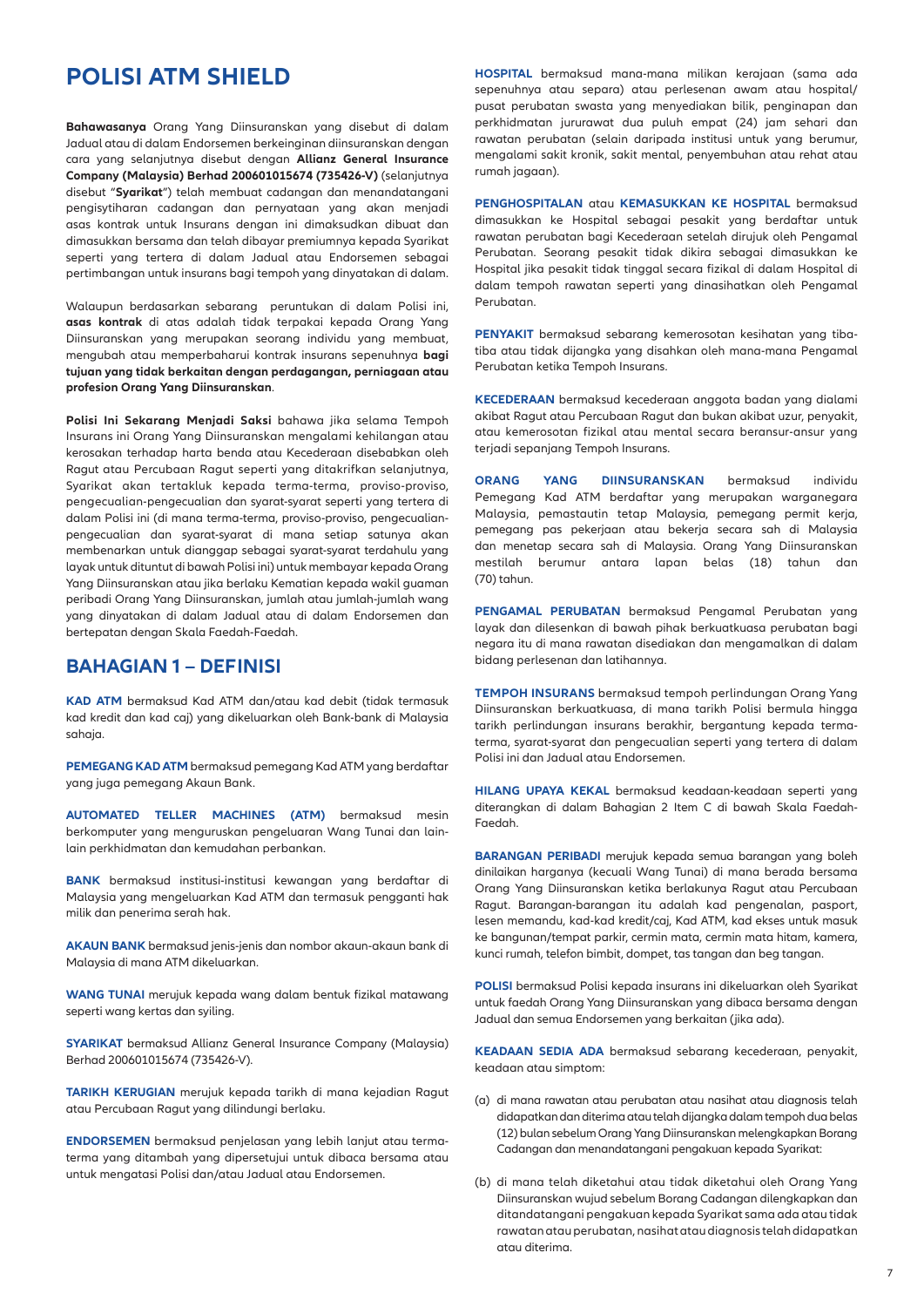**JUMLAH POKOK YANG DIINSURANSKAN** bermaksud jumlah yang diinsuranskan berdasarkan jenis pelan yang dibeli. Jumlah sebenar jumlah yang diinsuranskan di dalam Ringgit Malaysia (RM/MYR) adalah dinyatakan di dalam Jadual atau Endorsemen.

**BORANG CADANGAN** bermaksud borang yang dilengkapkan berkaitan dengan Pemegang Kad ATM untuk dipertimbangkan oleh Syarikat sama ada untuk menerima dan melindungi orang yang dinamakan.

**JADUAL** bermaksud dokumen yang dikeluarkan untuk Orang Yang Diinsuranskan berdasarkan Borang Cadangan yang diterima oleh Syarikat dengan perincian mengenai maklumat seperti butiran Orang Yang Diinsuranskan dan faedah-faedah yang berkenaan yang disediakan di bawah Polisi ini.

**RAGUT** bermaksud tindakan atau mencuri secara paksa atau mencuba untuk mencuri Barangan Peribadi dari Orang Yang Diinsuranskan. Bagi tujuan Polisi ini, Ragut atau Percubaan Ragut juga merangkumi perlindungan rompakan atau cubaan merompak dan ragut – suatu situasi di mana Barangan Peribadi Orang Yang Diinsuranskan dirampas, atau cubaan sepertinya, daripada kenderaan Orang Yang Diinsuranskan yang sedang bergerak.

# **BAHAGIAN 2 – SKALA FAEDAH**

# **A. KEHILANGAN WANG TUNAI YANG DIKELUARKAN DARI ATM**

Syarikat akan membayar ganti rugi kepada Orang Yang Diinsuranskan di atas kehilangan Wang Tunai akibat Ragut atau Percubaan Ragut sehingga ke jumlah yang dinyatakan di dalam Jadual atau Endorsemen.

## **Faedah ini boleh dibayar jika berlaku seperti berikut:**

- (i) Kehilangan Wang Tunai akibat Ragut atau Percubaan Ragut, seperti yang dinyatakan di dalam, berlaku di dalam tempoh dua puluh empat (24) jam pengeluaran di ATM dari Akaun Bank Orang Yang Diinsuranskan;
- (ii) Laporan polis mesti dibuat dalam tempoh dua puluh empat (24) jam berlakunya Ragut atau Percubaan Ragut.

#### **PENGECUALIAN KEPADA FAEDAH A**

- (i) Kerugian akibat penipuan, ketidakjujuran atau tindakan jenayah yang dilakukan oleh Orang Yang Diinsuranskan, orang yang dikenali oleh Orang Yang Diinsuranskan atau ahli keluarga Orang Yang Diinsuranskan, sama ada bertindak secara sendiri atau bersubahat dengan yang lain;
- (ii) Kerugian akibat menggunakan Kad ATM palsu;
- (iii) (a) Kerugian akibat kecurian Kad ATM;
	- (b) Transaksi yang tidak sah dan transaksi palsu;
	- (c) Penjelasan yang tidak boleh diterima atas kehilangan Wang Tunai (di mana tidak munasabah atau fakta palsu atau dibuktikan secara saintifik) oleh Syarikat.
- (iv) Kerugian akibat Kad ATM Orang Yang Diinsuranskan digunakan secara tidak sah oleh ahli keluarga Orang Yang Diinsuranskan atau pun orang dikenalinya, sama ada dibenarkan atau tidak.

# **B. KEHILANGAN ATAU KEROSAKAN KEPADA BARANGAN PERIBADI**

Syarikat akan membayar ganti rugi kepada Orang Yang Diinsuranskan sehingga jumlah yang dinyatakan di dalam Jadual atau Endorsemen di atas kehilangan atau kerosakan terhadap Barangan-barangan Peribadi akibat Ragut atau Percubaan Ragut sepanjang tempoh sah Polisi ini. Pampasan bagi fi/caj yang ditanggung untuk penggantian kad pengenalan, pasport, lesen memandu, kad-kad kredit/caj, Kad ATM, kad ekses untuk masuk ke bangunan/tempat parkir. Kos atau perbelanjaan yang terlibat akibat kehilangan cermin mata, cermin mata hitam, kamera, kunci rumah, telefon bimbit, dompet, tas tangan dan beg tangan.

#### **Faedah ini boleh dibayar jika berlaku seperti berikut:**

- (i) Laporan polis mesti dibuat dalam tempoh dua puluh empat (24) jam berlakunya Ragut atau Percubaan Ragut.
- (ii) Dokumentasi yang menyatakan nilai dan hakmilik.

# **PENGECUALIAN KEPADA FAEDAH B**

- (i) Sebarang caj palsu/tidak disahkan pada Kad ATM yang hilang;
- (ii) Kerugian akibat seluk saku;
- (iii) Kerugian akibat penipuan, ketidakjujuran atau tindakan jenayah yang dilakukan oleh Orang Yang Diinsuranskan, orang yang dikenali oleh Orang Yang Diinsuranskan atau ahli keluarga Orang Yang Diinsuranskan, sama ada bertindak secara sendiri atau bersubahat dengan yang lain;
- (iv) Kerugian atau kerosakan terhadap Barangan Peribadi Orang Yang Diinsuranskan secara langsung atau tidak langsung akibat:
	- (a) Secara sengaja atau berniat jahat atau kelalaian atau kecuaian Orang Yang Diinsuranskan;
	- (b) Hilang, tersalah letak atau kehilangan misteri; dan
	- (c) Cela, calar, cat yang mengelupas atau apa-apa kerosakan terhadap rupabentuk barangan Orang Yang Diinsuranskan yang tidak menjejaskan fungsinya.
- (v) Kerugian akibat sebarang kejadian selain dari kejadian Ragut atau Percubaan Ragut, seperti api, air, koyak dan lusuh, kecacatan oleh pengeluar, haiwan perosak, serangga, pembersihan atau pembaikan, atau kejadian-kejadian seumpamanya;
- (vi) Tunai, cek-cek, tiket-tiket pengangkutan, atau barangan yang seumpamanya yang hilang atau rosak.

# **C. KEMATIAN DAN HILANG UPAYA KEKAL**

Syarikat bersetuju sekiranya di dalam Tempoh Insurans berkuatkuasa Orang Yang Diinsuranskan mengalami Kecederaan anggota badan akibat keganasan, kemalangan, kesan luaran dan nyata ketika kejadian Ragut atau Percubaan Ragut yang mengakibatkan Kematian, Hilang Upaya Kekal atau Hilang Kegunaan Anggota berlaku di dalam tempoh dua belas (12) bulan dari Tarikh Kerugian, Syarikat akan membayar Orang Yang Diinsuranskan atau penama-penama yang dinyatakan (dalam ketiadaan penama yang dinamakan, maka wakil guaman peribadi Orang Yang Diinsuranskan itu), faedah yang bersesuaian seperti yang dinyatakan di dalam Skala Faedah-Faedah seperti yang tertera di bawah.

|                                                              | Jumlah Pokok Yang Diinsuranskan | Peratusan (%) |
|--------------------------------------------------------------|---------------------------------|---------------|
| Kematian                                                     |                                 | 100%          |
| Hilang Upaya Kekal                                           |                                 | 100%          |
| Hilang dua anggota                                           |                                 | 100%          |
| Hilang kedua-dua tangan<br>atau kesemua jari,                |                                 | 100%          |
| Hilang penglihatan kedua-<br>dua belah mata                  |                                 | 100%          |
| Lumpuh sepenuhnya                                            |                                 | 100%          |
| Kecederaan yang<br>mengakibatkan terlantar<br>kekal di katil |                                 | 100%          |
| Kecederaan lain yang<br>menyebabkan Hilang<br>Upaya Kekal    |                                 | 100%          |
| Hilang tangan hingga ke<br>bahu                              |                                 | 100%          |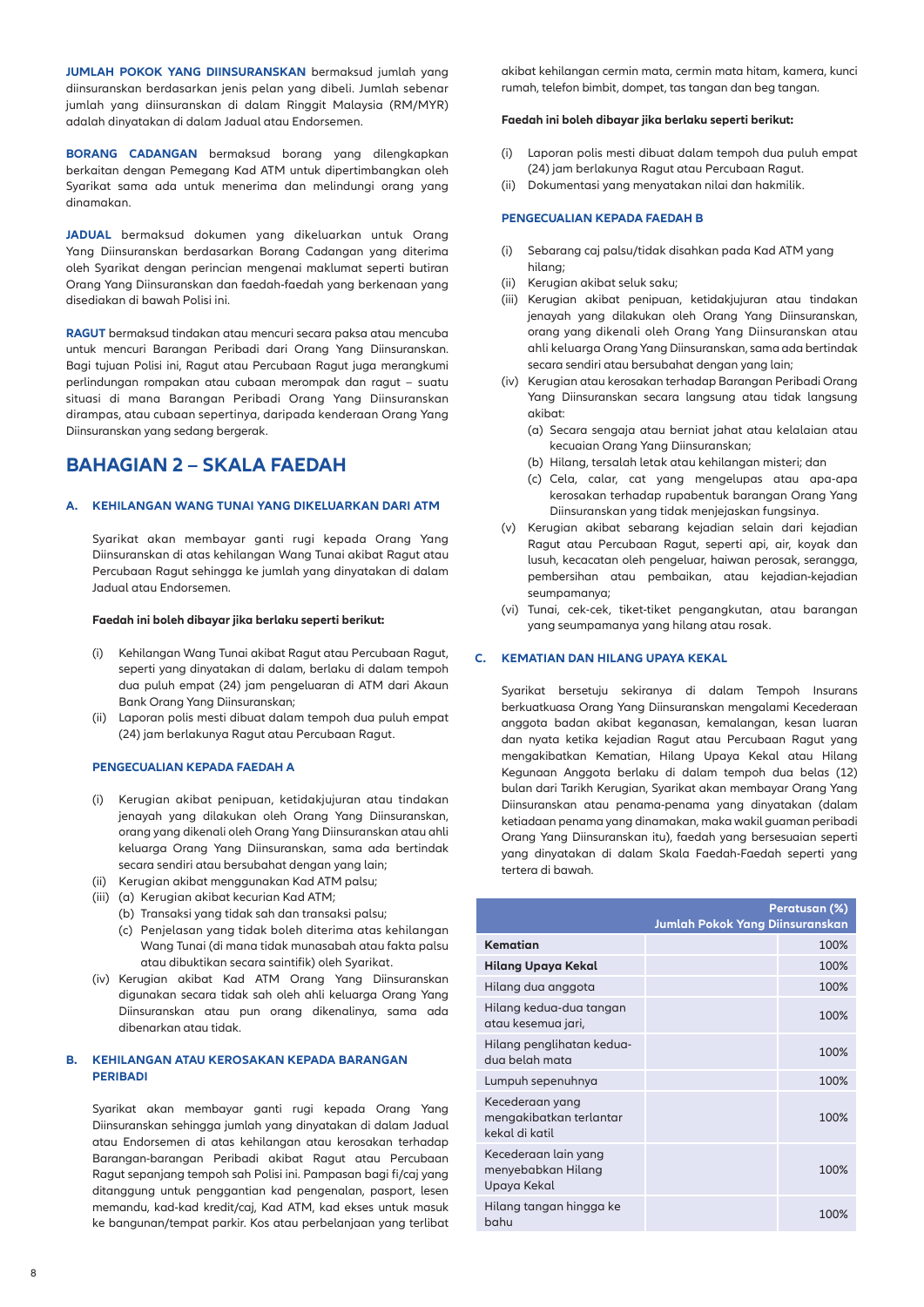| Hilang tangan di antara<br>bahu dengan siku                            |                                                           | 100%     |
|------------------------------------------------------------------------|-----------------------------------------------------------|----------|
| Hilang tangan hingga ke<br>siku                                        |                                                           | 100%     |
| Hilang lengan di antara<br>siku dan pergelangan<br>tangan              |                                                           | 100%     |
| Hilang tangan hingga ke<br>pergelangan tangan                          |                                                           | 100%     |
| Hilang kaki                                                            | - di pinggul                                              | 100%     |
|                                                                        | - di antara lutut dan                                     | 100%     |
|                                                                        | pergelangan kaki                                          |          |
|                                                                        | - bahagian bawah<br>lutut                                 | 100%     |
| Mata: Hilang                                                           | - keseluruhan mata                                        | 100%     |
|                                                                        | - keseluruhan<br>penglihatan<br>di sebelah mata           | 100%     |
|                                                                        | - penglihatan<br>kecuali persepsi<br>cahaya               | 50%      |
| Hilang empat jari (kecuali<br>ibu jari) dan ibu jari sebelah<br>tangan |                                                           | 50%      |
| Hilang empat jari (kecuali<br>ibu jari)                                |                                                           | 40%      |
| Hilang ibu jari                                                        | - kedua-dua ruas                                          | 30%      |
|                                                                        | - satu ruas                                               | 15%      |
| Hilang jari telunjuk                                                   | - tiga ruas                                               | 15%      |
|                                                                        | - dua ruas                                                | 10%      |
|                                                                        | - satu ruas                                               | 5%       |
| Hilang jari hantu                                                      | - tiga ruas                                               | 8%       |
|                                                                        | - dua ruas                                                | 5%       |
|                                                                        | - satu ruas                                               | 3%       |
| Hilang jari manis                                                      | - tiga ruas                                               | 6%       |
|                                                                        | - dua ruas                                                | 5%       |
|                                                                        | · satu ruas                                               | 3%<br>5% |
| Hilang jari kelengkeng                                                 | - tiga ruas<br>- dua ruas                                 | 4%       |
|                                                                        | - satu ruas                                               | 3%       |
|                                                                        | - pertama atau                                            |          |
| Hilang metakarpal                                                      | kedua (tambahan)                                          | 4%       |
|                                                                        | - ketiga, keempat<br>atau kelima<br>(tambahan             | 3%       |
| Hilang jari kaki                                                       | - kesemua (dari satu<br>kaki)                             | 20%      |
|                                                                        | - besar, kedua-dua<br>ruas                                | 8%       |
|                                                                        | - besar, satu ruas                                        | 3%       |
|                                                                        | - other than great, if<br>more than one toe<br>lost, each | 2%       |
| Hilang kekal pendengaran<br>kedua-dua telinga dan<br>pertuturan        |                                                           | 100%     |
| Hilang pendengaran                                                     | - kedua-dua belah<br>telinga                              | 75%      |
|                                                                        | - sebelah telinga                                         | 15%      |
| Hilang pertuturan                                                      |                                                           | 50%      |
| Kependekan tangan                                                      | - lebih dari 1″ (inci)<br>sehingga 2" (inci)              | 2.5%     |

|                 | - lebih dari 2″ (inci)<br>sehingga 4" (inci) | 5%    |
|-----------------|----------------------------------------------|-------|
|                 | - lebih dari 4" (inci)                       | 12.5% |
| Kependekan kaki | - lebih dari 1"<br>sehingga 2" (inci)        | 5%    |
|                 | - lebih dari 2″ (inci)<br>sehingga 4" (inci) | 10%   |
|                 | - lebih dari 4" (inci)                       | 25%   |

**HILANG KEGUNAAN KEKAL ANGGOTA SEPENUHNYA** akan dikira sebagai kehilangan anggota.

**HILANG KEUPAYAAN BERTUTUR KEKAL** bermaksud hilang keupayaan kekal untuk berkomunikasi melalui pertuturan.

**KEHILANGAN KESELURUHAN PENGLIHATAN SEBELAH MATA**  bermaksud kehilangan keseluruhan penglihatan bagi sebelah (1) mata yang kekal dan tidak dapat dipulihkan semula dari segi pembedahan atau sebarang rawatan lain.

 Agregat bagi semua peratusan yang boleh dibayar di bawah Skala Faedah-Faedah seperti yang dinyatakan bagi setiap satu kejadian Ragut atau Percubaan Ragut tidak boleh melebihi 100% dari Jumlah Pokok Yang Diinsuranskan sama ada bagi Kematian dan/ atau Hilang Upaya Kekal dan kesemua perlindungan insurans dengan ini akan berhenti berkuatkuasa dengan serta-merta. Sebarang kehilangan lain yang mana kurang dari 100% dari Jumlah Pokok Yang Diinsuranskan jika telah dibayar di dalam agregat di bawah Faedah C akan mengurangkan jumlah perlindungan mengikut jumlah tersebut bermula dari Tarikh Kerugian sehingga berakhirnya Polisi ini. Bagi sebarang kejadian, jumlah maksimum kerugian yang boleh dituntut bagi setiap Polisi bagi setiap Tempoh Insurans ialah RM 10,000.00.

## **PENGECUALIAN BAGI FAEDAH C**

 Polisi ini tidak melindungi Kematian atau Kecederaan/hilang upaya secara langsung atau tidak langsung disebabkan oleh atau yang berkaitan dengan mana-mana daripada yang berikut:

- (i) Sebarang kecacatan kongenital yang terjadi atau didiagnos sebelum Orang Yang Diinsuranskan melengkapkan Borang Cadangan;
- (ii) Sebarang bentuk penyakit, jangkitan atau parasit dan Sindrom Kurang Daya Tahan Penyakit (AIDS) atau Kompleks Berkaitan dengan AIDS (ARC) atau Virus Kurang Daya Ketahanan Penyakit (HIV);
- (iii) Jangkitan bakteria (kecuali jangkitan yang bernanah akibat luka kemalangan atau lelasan), dan/ atau sebarang jenis penyakit, dan/atau rawatan perubatan atau pembedahan (kecuali berlaku kecederaan akibat kemalangan di mana ianya berlaku ketika Polisi masih berkuatkuasa);
- (iv) Pembedahan kosmetik atau plastik atau sebarang pembedahan elektif;
- (v) Ketidaksiuman, bunuh diri (sama ada waras atau tidak waras), mencederakan diri sendiri secara sengaja atau cubaan seumpamanya;
- (vi) Mabuk akibat pengaruh alkohol (melebihi had yang dibenarkan) dan/atau dadah (melebihi had yang dibenarkan) dan/atau penyalahgunaan dadah;
- (vii) Pengionan, radiasi atau pencemaran radioaktif, bahanbahan senjata nuklear;
- (viii) Keadaan Sedia Ada;
- (ix) Pembunuhan atau serangan yang didorong di mana diprovokasi oleh Orang Yang Diinsuranskan.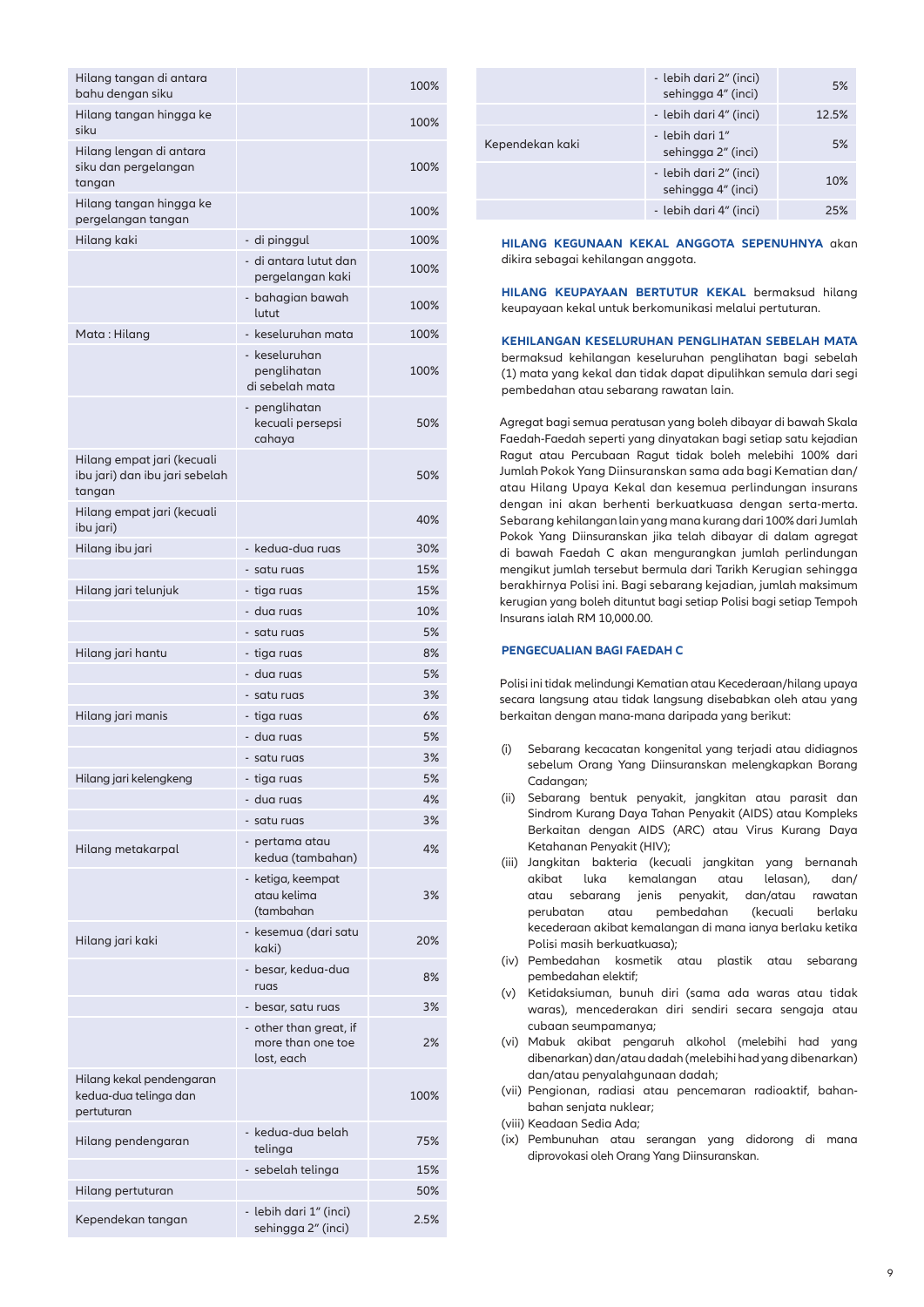# **D. PENDAPATAN HOSPITAL**

 Jika sekiranya Orang Yang Diinsuranskan perlu dimasukkan ke Hospital akibat Kecederaan yang dialami ketika Ragut atau Percubaan Ragut, Syarikat akan membayar Orang Yang Diinsuranskan faedah harian seperti yang dinyatakan di dalam Jadual atau Endorsemen bagi sepanjang tempoh Penghospitalan, sehingga maksimum tiga puluh (30) hari. Faedah ini hanya boleh digunapakai sekiranya Orang Yang Diinsuranskan dimasukkan ke Hospital lebih dari dua belas (12) jam dari waktu kemasukan ke Hospital.

# **BAHAGIAN 3 – PENGECUALIAN AM**

Polisi ini tidak melindungi Kematian atau Kecederaan/hilang upaya secara langsung atau tidak langsung disebabkan oleh atau yang berkaitan dengan mana-mana daripada yang berikut:

- (a) Kerugian akibat arahan pihak kerajaan, pihak berkuasa, atau penguatkuasa kastam;
- (b) Kerugian yang dilakukan secara sengaja oleh Orang Yang Diinsuranskan;
- (c) Kerugian yang tidak berlaku di dalam Tempoh Insurans;
- (d) Keganasan;
- (e) Perang, pencerobohan, tindakan musuh asing, kekacauan (sama ada perang diisytiharkan atau tidak), perang saudara, pemberontakan, revolusi, pemberontakan tentera atau rusuhan atau tindakan mana-mana pihak berkuasa yang menyalahi undang-undang yang ditubuhkan atau pemberontakan;
- (f) Ketika melakukan atau cubaan untuk melakukan tindakan bertentangan dengan undang-undang dan tindakan jenayah.

# **BAHAGIAN 4 – SYARAT**

# **1. SYARAT TERDAHULU BAGI LIABILITI**

Perlaksanaan dan penunaian terma-terma dan syarat-syarat Polisi ini harus dilakukan atau tidak harus dilakukan oleh Orang Yang Diinsuranskan atau wakil peribadi guamannya hendaklah dijadikan syarat-syarat terdahulu kepada sebarang liabiliti Syarikat untuk membuat bayaran mengikut Polisi ini.

# **2. NOTIS KECUALI NOTIS TUNTUTAN SEBAGAIMANA YANG DIPERUNTUKKAN DI BAWAH**

 Setiap notis atau sebarang komunikasi yang akan diberikan atau dibuat mengikut Polisi ini oleh Orang Yang Diinsuranskan atau wakil guaman peribadinya harus dihantar secara bertulis kepada Ibu Pejabat atau mana-mana Pejabat Cawangan Syarikat.

# **3. SALAH NYATAAN ATAU KESILAPAN FAKTA**

 Tertakluk kepada kewajipan pendedahan Orang Yang Diinsuranskan yang berkaitan, syarikat tidak akan bertanggungjawab sekiranya terdapat salah nyataan atau sebarang kesilapan fakta di dalam Borang Cadangan.

# **4. PERTUKARAN ALAMAT ATAU BUTIRAN DIRI**

 Orang Yang Diinsuranskan harus menyerahkan notis bertulis secara serta-merta kepada Syarikat sekiranya terdapat pindaan di atas nama, alamat surat-menyurat di Malaysia dan status perkahwinan. Orang Yang Diinsuranskan juga harus menyatakan sebelum pembaharuan Polisi sekiranya terdapat sebarang Kecederaan, penyakit, kecacatan fizikal atau masalah kesihatan yang dialami dan diketahui oleh Orang Yang Diinsuranskan.

## **5. PINDAAN**

 **Syarikat** berhak untuk meminda terma-terma dan syarat-syarat **Polisi** ini dan pindaan tersebut terhadap **Polisi** ini hanya boleh berlaku jika dibenarkan oleh **Syarikat** dan disahkan. Sebarang pindaan hendaklah berkuat kuasa dari pembaharuan **Polisi** ini seterusnya.

**Syarikat** akan memberikan notis bertulis tiga puluh (30) hari kepada **Orang yang Diinsuranskan** mengikut alamat terakhir yang direkodkan sebelum sebarang pindaan berlaku.

## **6. TUNTUTAN**

### **(a) Notis Tuntutan**

 Semua tuntutan mestilah dibuat secara bertulis dan diserahkan kepada Syarikat dalam tempoh tiga puluh (30) hari selepas Tarikh Kerugian. Orang Yang Diinsuranskan hendaklah mengemukakan kepada Syarikat untuk pemeriksaan segala dokumen yang berkaitan pada bilabila masa yang munasabah dan hendaklah bekerjasama dengan Syarikat dalam semua perkara yang berkaitan dengan apa-apa kerugian dan/atau tuntutan. Kegagalan untuk mematuhi syarat ini boleh menjejaskan tuntutun Orang Yang Diinsuranskan. Notis bertulis tuntutan yang diberikan oleh atau bagi Orang Yang Diinsuranskan kepada Ibu Pejabat atau mana-mana Pejabat Cawangan Syarikat di Malaysia atau mana-mana ejen yang diberi kuasa Syarikat, akan disifatkan sebagai notis kepada Syarikat.

#### **(b) Bukti Kerugian**

 Bukti kerugian secara bertulis perlu dikemukakan kepada Syarikat dalam tempoh sembilan puluh (90) hari selepas Tarikh Kerugian. Kegagalan untuk memberikan bukti tersebut dalam tempoh yang dikehendaki tidak akan membatalkan atau mengurangkan apa-apa tuntutan jika tidak dapat memberikan bukti dalam tempoh tersebut dengan syarat bukti tersebut diberikan secepat mungkin dan tidak dalam sebarang kejadian, kecuali apabila ketiadaan kapasiti undang-undang, lewat daripada satu tahun (1) dari masa bukti dikehendaki.

 Orang Yang Diinsuranskan hendaklah mengemukakan dokumen-dokumen berikut kepada Syarikat sekiranya tuntutan yang dibuat oleh Orang Yang Diinsuranskan:

- (i) laporan polis;
- (ii) slip/resit/penyata akaun bank pengeluaran Wang Tunai ATM atau apa-apa keterangan lain yang memuaskan;
- (iii) laporan perubatan dan resit asal;
- (iv) sijil kematian;
- (v) kemasukan ke hospital/nota discaj atau ringkasan;
- (vi) dokumentasi yang menyatakan nilai dan hakmilik.

 Semua dokumen dan bukti mesti disediakan di atas perbelanjaan Orang Yang Diinsuranskan itu sendiri di dalam bentuk dan keadaan yang diperlukan dan senarai yang dinyatakan di atas adalah tidak terhad. Syarikat berhak untuk meminta apa-apa dokumen yang berkaitan yang mungkin diperlukan dan munasabah untuk menyokong tuntutan Orang Yang Diinsuranskan di atas perbelanjaan Orang Yang Diinsuranskan.

# **7. BAYARAN PREMIUM**

 Bayaran premium berkenaan Polisi ini hendaklah dibuat sebelum memulakan perlindungan dan/atau tarikh pembaharuan. Penerimaan premium oleh Syarikat akan membentuk persetujuan untuk pembaharuan. Sebarang kenaikan atau pengurangan premium serta pindaan perlindungan atau penolakan pembaharuan akan diberitahu secara bertulis oleh Syarikat tiga puluh (30) hari dari tarikh Polisi berkuatkuasa.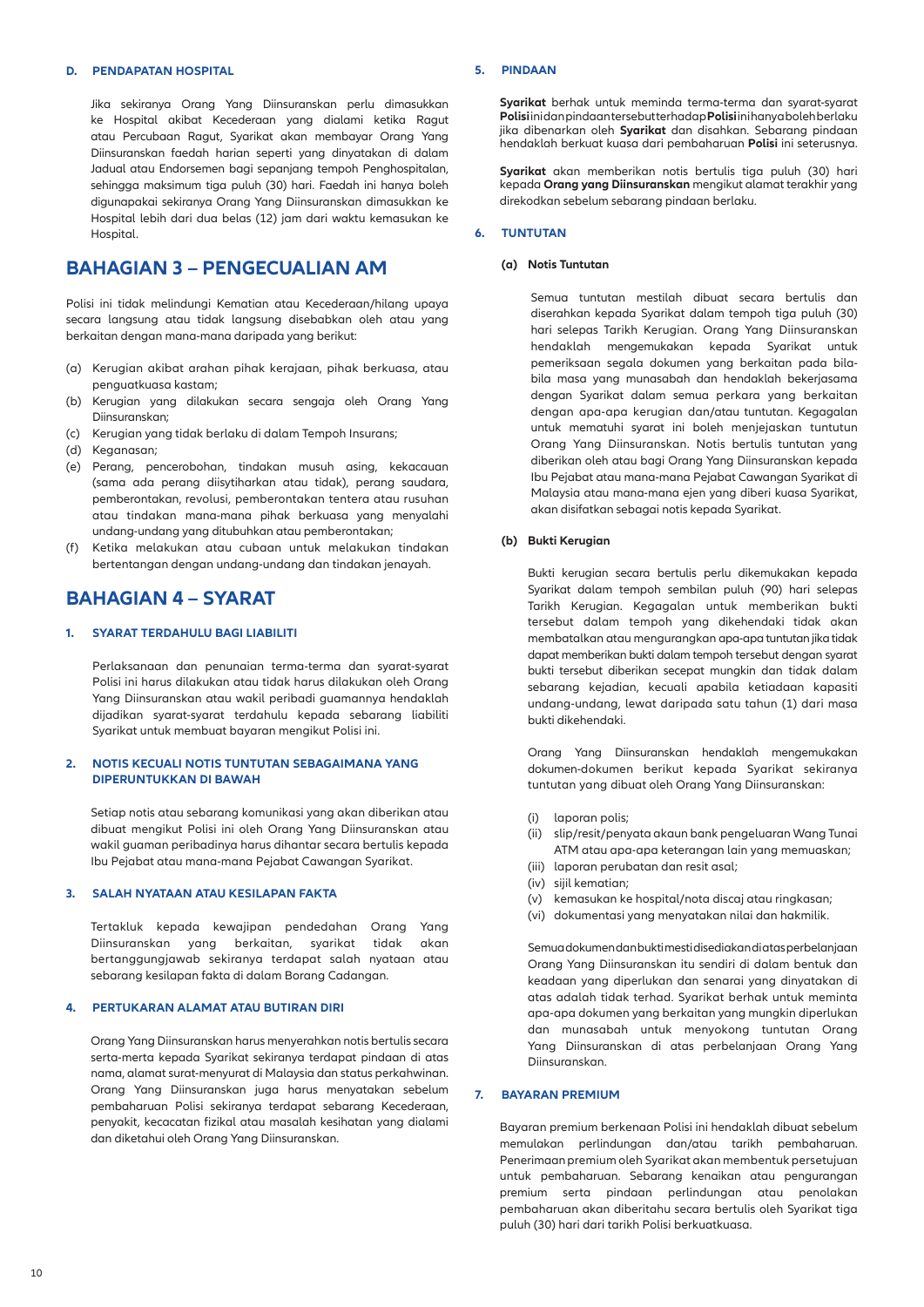#### **8. PEMBAHARUAN POLISI (TAHUNAN)**

 Polisi ini boleh diperbaharui dengan persetujuan Syarikat dari terma kepada terma, dengan bayaran premium yang lebih awal pada kadar premium Syarikat berkuatkuasa pada masa pembaharuan.

#### **9. PENAMATAN INSURANS**

#### **(a) Penamatan oleh Orang Yang Diinsuranskan**

 Syarikat memberi Orang Yang Diinsuranskan tempoh lima belas (15) hari 'tempoh bertenang' dari tarikh pengeluaran Polisi ini untuk membaca dan memahami Polisi ini. Jika Orang Yang Diinsuranskan memutuskan untuk membatalkan Polisi ini dengan mengembalikan kepada Syarikat dalam tempoh lima belas (15) hari dari tarikh pengeluaran Polisi ini, Orang Yang Diinsuranskan berhak kepada bayaran balik penuh premium yang telah dibayar.

 Jika Orang Yang Diinsuranskan memberi notis kepada Syarikat untuk menamatkan Polisi ini (sama ada semasa lima belas (15) hari 'tempoh bertenang' di atas atau pada masa yang lain), penamatan itu akan berkuatkuasa pada tarikh apabila notis itu diterima atau pada tarikh yang dinyatakan dalam notis itu, mana-mana terkemudian.

 Jika premium telah dibayar untuk apa-apa tempoh selepas tarikh tamat Polisi ini, Skala Kadar Tempoh Pendek Syarikat akan berkuatkuasa dengan syarat bahawa tiada tuntutan telah dibuat dalam Tempoh Insurans yang wujud pada ketika itu.

 Skala bagi Kadar Tempoh Pendek berikut hendaklah digunakan:

| <b>Tempoh Diinsuranskan</b> | <b>Peratusan Premium</b><br><b>Tahunan yang Dikenakan</b> |
|-----------------------------|-----------------------------------------------------------|
| 2 Bulan (Minimum)           | 40%                                                       |
| 3 Bulan                     | 50%                                                       |
| 4 Bulan                     | 60%                                                       |
| 5 Bulan                     | 70%                                                       |
| 6 Bulan                     | 75%                                                       |
| Lebih 6 Bulan               | 100%                                                      |

#### **(b) Penamatan oleh Syarikat**

 Syarikat akan memberi notis penamatan melalui pos berdaftar kepada Orang Yang Diinsuranskan pada alamat surat-menyurat terakhir yang diketahui. Penamatan itu akan berkuatkuasa tujuh (7) hari selepas tarikh notis itu. Jika premium telah dibayar untuk apa-apa tempoh selepas tarikh penamatan Polisi ini premium pro-rata hendaklah dipulangkan kepada Orang Yang Diinsuranskan dengan syarat bahawa tiada tuntutan telah dibuat dalam Tempoh Insurans yang wujud pada ketika itu.

#### **(c) Penamatan Secara Automatik**

- (i) Polisi ini akan luput/tamat pada waktu tengah malam (waktu piawai Malaysia) hari terakhir Tempoh Insurans.
- (ii) Polisi ini akan luput/tamat apabila Orang Yang Diinsuranskan mencapai umur tujuh puluh satu (71) tahun pada pertengahan malam (masa piawai Malaysia).
- (iii) Perlindungan secara automatik ditamatkan selepas kegagalan percubaan atas permintaan untuk pembayaran seperti yang dinyatakan dalam Jadual atau Endorsemen.
- (iv) Polisi ini akan tamat apabila tuntutan telah dibayar oleh Syarikat bagi 100% daripada Jumlah Pokok Yang Diinsuranskan sama ada untuk Kematian atau Hilang Upaya Kekal semasa Tempoh Insurans yang wujud pada ketika itu.
- (v) Polisi ini hendaklah tamat apabila tuntutan yang dibayar oleh Syarikat bagi 100% daripada Jumlah Pokok Yang Diinsuranskan sama ada untuk Kematian atau Hilang Upaya Kekal dalam Tempoh Insurans yang wujud pada ketika itu jika Syarikat diberitahu secara bertulis dengan bukti dokumentari yang menyatakan kematian Orang Yang Diinsuranskan. Jika premium telah dibayar bagi apa-apa tempoh selepas tarikh penamatan Polisi ini, Skala Kadar Tempoh Pendek Syarikat yang sama hendaklah digunapakai. Tarikh Penamatan hendaklah pada tarikh Syarikat menerima notis kematian Orang Yang Diinsuranskan.

# **10. MATA WANG DAN KADAR TUKARAN**

 Sekiranya Orang Yang Diinsuranskan telah membuat Pengeluaran Wang Tunai ATM yang terletak di luar Malaysia dalam mata wang selain daripada Ringgit Malaysia [RM/MYR] dan telah berlaku Ragut atau Percubaan Ragut terhadap Orang Yang Diinsuranskan, Syarikat hendaklah menanggung kerugian Orang Yang Diinsuranskan atau wakil guaman/peribadinya dalam Ringgit Malaysia ([RM/ MYR] berdasarkan kadar pertukaran yang dipetik (kadar pasaran terbuka jika pasaran bebas, kadar rasmi jika bukan pasaran bebas) pada tarikh kejadian Ragut atau Percubaan Ragut.

# **11. UNDANG-UNDANG YANG TERMAKTUB**

 Polisi ini dan semua hak, kewajipan dan liabiliti yang timbul berdasarkan Polisi ini harus ditafsirkan dan ditentukan dan boleh dikuatkuasakan menurut Undang-Undang Malaysia dan Mahkamah Malaysia akan mempunyai bidang kuasa eksklusif ke atasnya.

 Tidak ada tindakan undang-undang atau dalam ekuiti akan dibawa untuk memulihkan Polisi ini sebelum berakhirnya tempoh enam puluh (60) hari selepas kehilangan bukti bertulis telah disediakan sejajar dengan keperluan Polisi ini.

## **12. PENERIMAAN**

 Syarikat tidak akan terikat dengan apa-apa notis atau apa-apa cagaran amanah, suatu lien, penyerahan hak atau apa-apa urusan lain dengan Polisi ini dan Syarikat tidak akan bertanggungjawab di atas sebarang liabiliti terhadap penerimaan Orang Yang Diinsuranskan terhadap apa-apa pampasan yang boleh dibayar dalam kontrak ini.

#### **13. HAD WILAYAH**

Polisi ini menyediakan perlindungan di seluruh dunia.

#### **14. KEWAJIPAN PENDEDAHAN:**

#### **(a) Kontrak Insurans Pengguna**

 Menurut Perenggan 5 Jadual 9 di bawah Akta Perkhidmatan Kewangan 2013, sekiranya Orang Yang Diinsuranskan memohon Insurans ini sepenuhnya **bagi tujuan yang tidak berkaitan dengan perdagangan, perniagaan atau profesion Orang Yang Diinsuranskan**, Orang Yang Diinsuranskan mempunyai kewajipan mengambil penjagaan munasabah supaya tidak membuat salah nyataan semasa menjawab soalan-soalan di dalam Borang Cadangan dan semua soalan-soalan dikehendaki oleh Syarikat dengan penuh dan tepat serta mendedahkan apa-apa perkara lain yang Orang Yang Diinsuranskan ketahui ada berkaitan dengan keputusan Syarikat menerima risiko dan menentukan kadar dan terma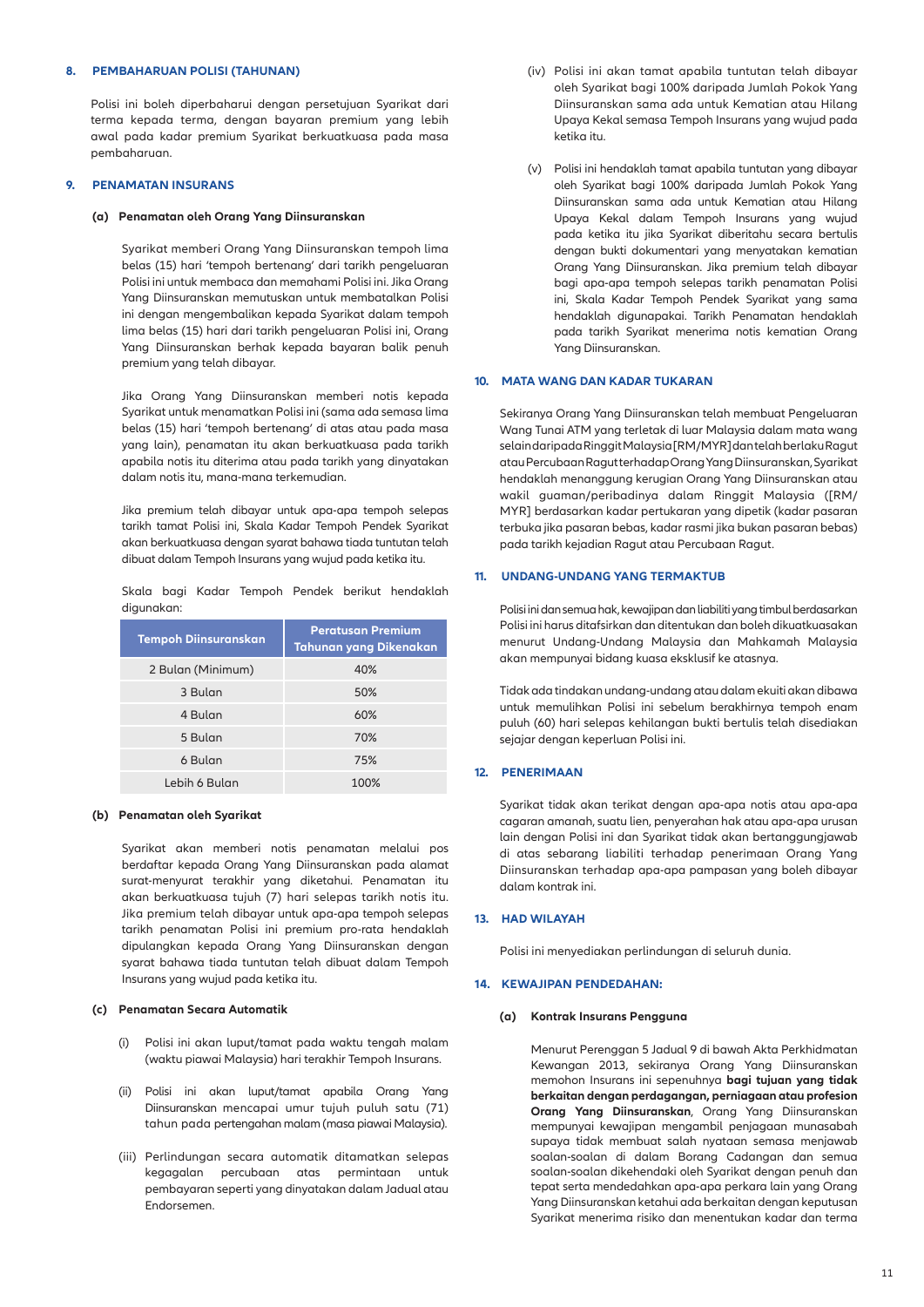yang hendak dipakai, jika sebaliknya ini boleh menyebabkan kontrak terbatal, penolakan atau pengurangan tuntutan, penukaran terma atau penamatan kontrak. **Kewajipan pendedahan ini berterusan sehingga masa kontrak tersebut dibuat, diubah atau diperbaharui.** 

## **(b) Kontrak Insurans Bukan Pengguna**

 Menurut Perenggan 4(1) Jadual 9 di bawah Akta Perkhidmatan Kewangan 2013, sekiranya Orang Yang Diinsuranskan memohon Insurans **bagi tujuan berkaitan dengan perdagangan, perniagaan atau profesion Orang Yang Diinsuranskan**, Orang Yang Diinsuranskan mempunyai kewajipan untuk mendedahkan apa-apa perkara yang Orang Yang Diinsuranskan ketahui sebagai berkaitan dengan keputusan Syarikat dalam menerima risiko dan dalam menentukan kadar dan terma yang hendak dipakai dan apa-apa perkara yang seorang yang munasabah dalam hal keadaan itu boleh dijangka untuk tahu sebagai berkaitan, jika sebaliknya ini boleh menyebabkan kontrak terbatal, penolakan atau pengurangan tuntutan, penukaran terma atau penamatan kontrak. **Kewajipan pendedahan ini berterusan sehingga masa kontrak tersebut dibuat, diubah atau diperbaharui.**

(c) Orang Yang Diinsuranskan juga mempunyai kewajipan memaklumkan kepada Syarikat dengan segera sekiranya pada bila-bila masa, selepas kontrak insuran dibuat, diubah atau diperbaharui dengan pihak kami, sebarang maklumat yang diberikan adalah tidak tepat atau telah berubah.

# **15. CUKAI BERKENAAN**

 Sekiranya sebarang cukai jualan dan perkhidmatan, cukai nilai tambah atau sebarang cukai yang serupa dan sebarang duti, cukai, levi, atau apa-apa jua impos (dirujuk secara kolektif sebagai "**Cukai Berkenaan**") yang diperkenalkan oleh sebarang pihak berkuasa dan perlu dibayar di bawah undang-undang Malaysia yang berkaitan dengan pembekalan sebarang barangan dan/atau perkhidmatan yang dibuat atau dianggap telah dibuat di bawah Polisi ini, Kami berhak mengenakan sebarang Cukai Berkenaan yang dibenarkan oleh undang-undang Malaysia. Cukai Berkenaan yang perlu dibayar akan dibayar sebagai tambahan kepada premium dan caj-caj lain yang berkenaan. Semua peruntukan dalam Polisi ini mengenai pembayaran premium dan keingkaran akan turut digunapakai dengan Cukai Berkenaan.

# **NOTIS PENTING**

# **TUNAI SEBELUM PERLINDUNGAN**

Ini adalah syarat asas dan mutlak di bawah kontrak insurans ini bahawa premium mestilah dibayar dan diterima oleh Syarikat sebelum perlindungan bermula. Jika syarat ini tidak dipatuhi, maka kontrak insurans ini adalah secara automatik terbatal dan tidak sah.

**Polisi ini dan syarat-syarat harus diperiksa dan jika terdapat kesilapan sila kembalikan serta-merta kepada Syarikat (Ibu pejabat atau manamana Pejabat Cawangan) untuk pindaan.**

**Faedah, Terma-Terma dan Syarat-Syarat Berkaitan dengan Perbelanjaan Perubatan untuk Kecederaan akibat Ragut atau Percubaan Ragut untuk Pelan B**

# **E. PEMBAYARAN BALIK PERBELANJAAN PERUBATAN**

 Syarikat akan mengganti rugi Orang Yang Diinsuranskan untuk perbelanjaan perubatan yang ditanggung oleh Orang Yang Diinsuranskan akibat Kecederaan yang dialami semasa Ragut atau Percubaan Ragut, dengan syarat bahawa liabiliti maksimum Syarikat yang timbul daripada mana-mana satu insiden tidak boleh

melebihi amaun yang dinyatakan dalam Jadual atau Endorsemen. Perbelanjaan perubatan ialah termasuk perbelanjaan yang ditanggung untuk Hospital (termasuk Bilik dan Penginapan), klinikal, rawatan perubatan dan pembedahan (termasuk pembetulan gigi dan/atau pembedahan pembetulan kosmetik), keguguran dan kos untuk mendapatkan laporan perubatan/ pembedahan/pakar perubatan/post-mortem.

# **FAEDAH INI DIBAYAR ADALAH TERTAKLUK KEPADA YANG BERIKUT:**

(i) Laporan perubatan dan resit asal pada perbelanjaan perubatan yang ditanggung mesti dikemukakan untuk pembayaran balik.

# **PENGECUALIAN KEPADA FAEDAH E**

 Polisi ini tidak melindungi Kematian atau Kecederaan/hilang upaya secara langsung atau tidak langsung disebabkan oleh atau yang berkaitan dengan kehamilan (kecuali keguguran), melahirkan anak atau apa-apa rawatan berkaitan dengan kawalan kelahiran atau rawatan berkaitan ketidaksuburan atau sebarang komplikasi lain yang timbul daripadanya.

# **SENARAI SEMAK DOKUMEN SOKONGAN YANG DIPERLUKAN BAGI TUNTUTAN**

| Faedah                                                                                        | <b>Dokumen</b>                                                                                                      |
|-----------------------------------------------------------------------------------------------|---------------------------------------------------------------------------------------------------------------------|
| Kematian/ Hilang Upaya<br>Kekal/ Pendapatan Hospital/<br>Perbelanjaan Perubatan               | 1. Laporan polis                                                                                                    |
|                                                                                               | 2. Sijil kematian atau apa-<br>apa keterangan lain yang<br>memuaskan                                                |
|                                                                                               | 3. Bil perubatan/resit asal                                                                                         |
|                                                                                               | 4. Kemasukan ke hospital/<br>nota discaj atau ringkasan                                                             |
| Kehilangan Wang Tunai<br>Pengeluaran dari ATM                                                 | 1. Laporan polis                                                                                                    |
|                                                                                               | 2. Slip/resit/penyata akaun<br>bank pengeluaran Wang<br>Tunai ATM atau apa-apa<br>keterangan lain yang<br>memuaskan |
| Kehilangan atau Kerosakan<br>kepada Barangan Peribadi<br>akibat Ragut atau<br>Percubaan Ragut | 1. Laporan polis                                                                                                    |
|                                                                                               | 2. Dokumentasi yang<br>menyatakan nilai dan<br>hakmilik                                                             |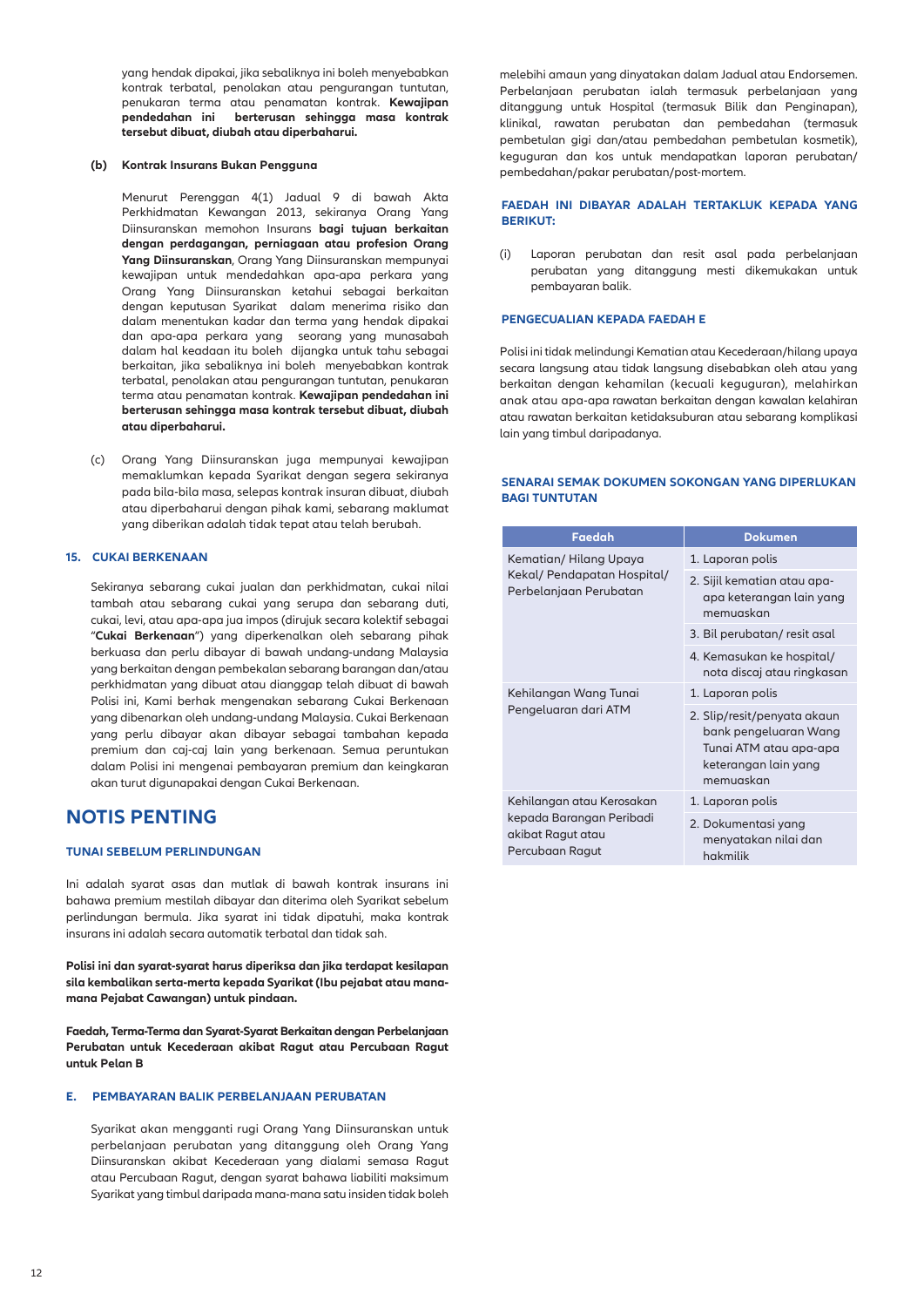# **Lodging of Complaints /** *Penyerahan Aduan*

We are committed to maintaining high levels of service, honesty, integrity and trustworthiness. If you have any reason to be dissatisfied with any of our products or services, we would like to hear from you. Your feedback is very important to us as we are always looking for ways to improve and serve you better. / *Kami berdedikasi untuk meningkatkan dan mengekalkan tahap perkhidmatan yang tinggi, jujur, penuh kebolehpercayaan dan amanah. Sekiranya anda tidak berpuas hati dengan mana-mana produk atau perkhidmatan kami, kami ingin mendengarnya daripada anda. Maklum balas anda sangat penting kepada kami kerana kami sentiasa mencari peluang untuk memperbaiki mutu perkhidmatan kami.*

To provide us with your feedback, you may contact us via the following channels / *Untuk memberi sebarang maklum balas, anda bolehlah menghubungi kami melalui saluran-saluran berikut*:

# **Write to /** *Secara bertulis***:**

Customer Feedback Center, Allianz Arena, Ground Floor Block 2A, Plaza Sentral, Jalan Stesen Sentral 5, Kuala Lumpur Sentral, 50470 Kuala Lumpur.

**L** 1 300 22 5542 **C**  $\odot$   $\odot$  AllianzMalaysia **cometable customer.service@allianz.com.my**  $\oplus$  **allianz.com.my** 

# **Avenues to Seek Redress /** *Saluran untuk Penyelesaian Aduan*

You may submit your complaint to the Ombudsman for Financial Services (OFS) if you are not satisfied with our final response or decision, in the event that your complaint is within the scope of the OFS as well as the following monetary thresholds / *Anda boleh mengemukakan aduan anda kepada Ombudsman Perkhidmatan Kewangan (OPK) jika anda tidak berpuas hati dengan balasan atau keputusan akhir kami sekiranya aduan anda berada di dalam skop OPK serta ambang monetari berikut*:

(1) Insurance claims not exceeding RM250,000.00; and / *Tuntutan insurans tidak melebihi RM250,000.00; dan*

(2) Motor third party property damage claims not exceeding RM10,000.00. / *Kerosakan harta pihak ketiga bagi tuntutan insurans motor tidak melebihi RM10,000.00.*

**The OFS can be contacted at the following address /** *OFS boleh dihubungi di alamat berikut***:**

Ombudsman for Financial Services, Level 14, Main Block, Menara Takaful Malaysia, No 4, Jalan Sultan Sulaiman, 50000 Kuala Lumpur.

 $\bigcirc$  03 2272 2811 **example 2272 1577**  $\bigcirc$  enquiry@ofs.org.my  $\bigcirc$  www.ofs.org.my

If your complaint does not fall within the purview of the OFS, you may refer your complaint to Laman Informasi Nasihat dan Khidmat (LINK) of Bank Negara Malaysia (BNM) at the following address / *Jika aduan anda berada di luar bidang OPK, anda bolehlah merujuk aduan anda kepada Laman Maklumat Nasihat dan Khidmat (LINK) Bank Negara Malaysia (BNM) di alamat berikut*:

# **Write to (BNMTELELINK) /** *Secara Bertulis (BNMTELELINK)***:**

Pengarah, LINK & Pejabat BNM, Bank Negara Malaysia, P.O. Box 10922, 50929 Kuala Lumpur.

**Walk-in (BNMLINK) /** *Secara Bersemuka (BNMLINK)***:**

Ground Floor, Block D, Bank Negara Malaysia, Jalan Dato' Onn, 50480 Kuala Lumpur.

 $\bigcup$  1 300 88 5465  $\bigoplus$  03 2174 1515  $\bigotimes$  bnmtelelink@bnm.gov.my  $\bigoplus$  www.bnm.gov.my

You may check with our Customer Feedback Center on the types of complaints handled by the OFS or BNM before submitting your complaint. / *Anda boleh merujuk dengan Pusat Maklumbalas Pelanggan kami mengenai jenis aduan yang dikendalikan oleh OPK atau BNM sebelum mengemukakan aduan anda kepada mereka.*